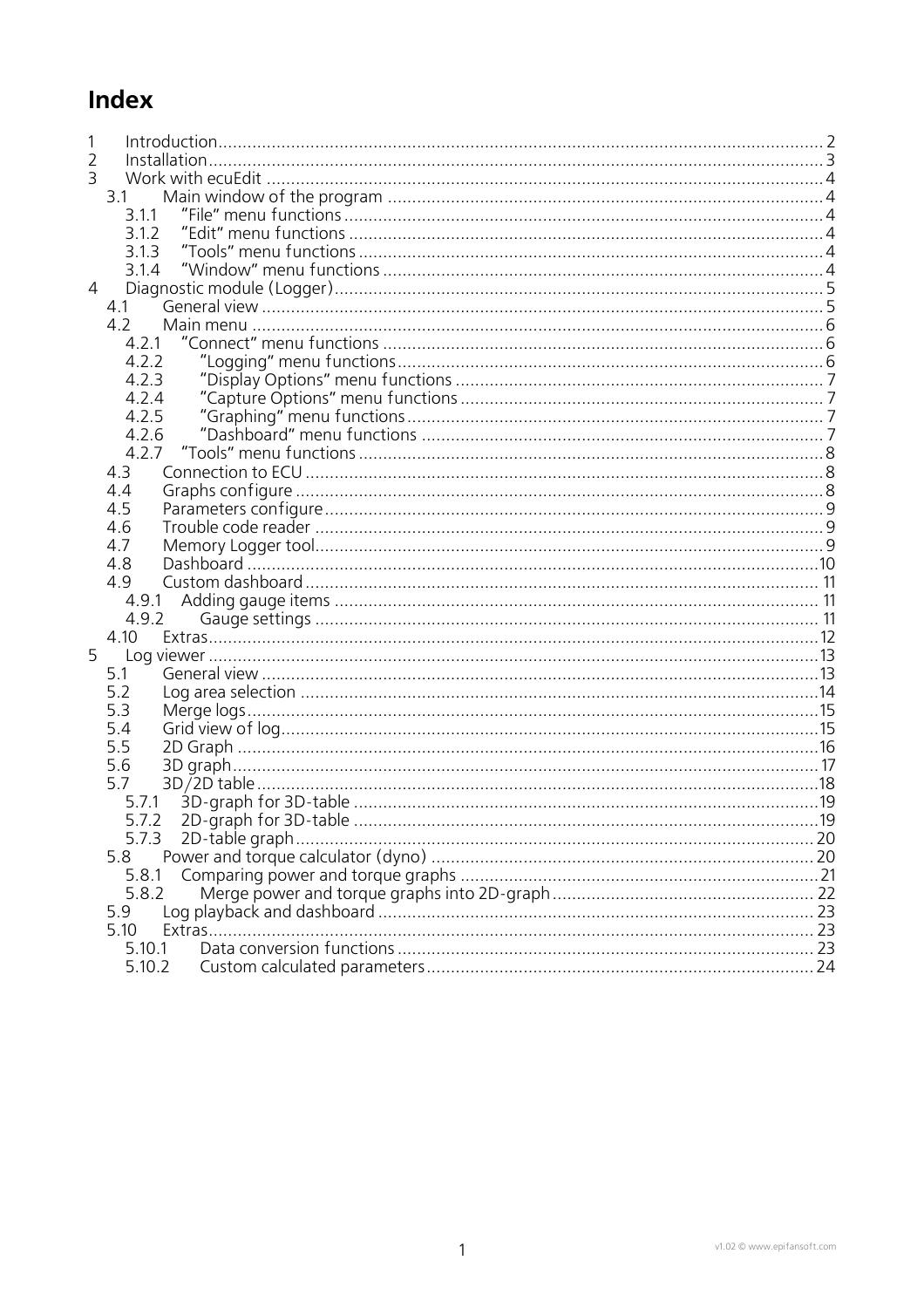# <span id="page-1-0"></span>**1 Introduction**

ecuEdit - powerful program tool allowing:

- to diagnose the ECU parameters on the basis of SSM (Subaru Select Monitor), MUT (Mitsubishi) and OBD-II;
- to read and write firmware Subaru and Mitsubishi brand cars;
- to edit firmware binaries based on the XML description of 3D, 2D, 1D maps;
- to reviewing diagnostic logs.
	- ecuEdit supports the following diagnostic cables:
- • OpenPort 1.2 (for the diagnosis of all cars, read / write Subaru 2.0 Turbo 2001-2005)
- • OpenPort 1.3M (for the diagnosis of all cars, read / write Mitsubishi Lancer Evo 7-9)
- • OpenPort 1.2S (for the diagnosis of all cars, read / write Subaru 2.5 Turbo)
- • OpenPort 1.3U (for the diagnosis of all cars, read / write all supported cars)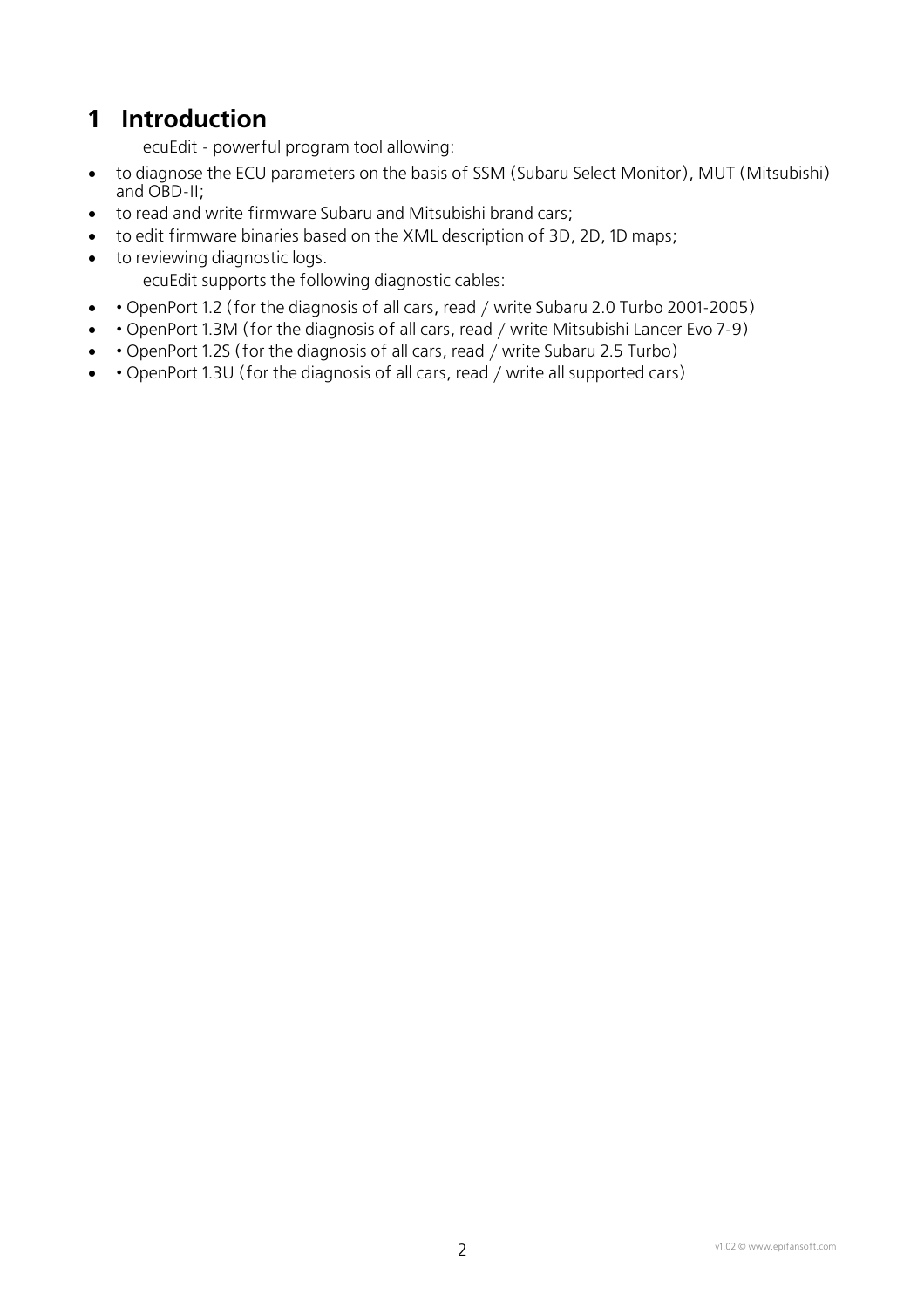# <span id="page-2-0"></span>**2 Installation**

The ecuEdit installation process has the following options:

- **"ecuEdit Complete Package"** is necessary with the primary installation of program. In the process of installation all entering the program files are copied, including standard descriptions and tuning;
- **"ecuEdit Executable File Only"** in the process of installation will renew only program itself. Descriptions and tuning will remain without the changes;
- **"Register Innovate SDK ActiveX Component"** install and register components for the work with the external sensors from Innovate Motorsports (LC -1, LM-1, etc)...

| Setup - ecuEdit                                                                                                                                                                                                                                                                                                                                                        |
|------------------------------------------------------------------------------------------------------------------------------------------------------------------------------------------------------------------------------------------------------------------------------------------------------------------------------------------------------------------------|
| ecuEdit Install Options<br>Please choose ecuEdit Install options                                                                                                                                                                                                                                                                                                       |
| Please choose ecuEdit Install options<br>C ecuEdit Complete Package<br>Install complete ecuEdit package with all XML's and Ini-files. Use this option<br>for first time install or significant program updates<br>C ecuEdit Executable File Only<br>Install only ecuEdit.exe. Use this option for new version updates.<br>Register Innovate SDK ActiveX Component<br>☞ |
| Cancel<br>< Back<br>Next >                                                                                                                                                                                                                                                                                                                                             |

#### **Pic. 1 ecuEdit installation options**

After selecting installation options is necessary to select **"Next >"**, accept license agreements and confirm other standard options of installation.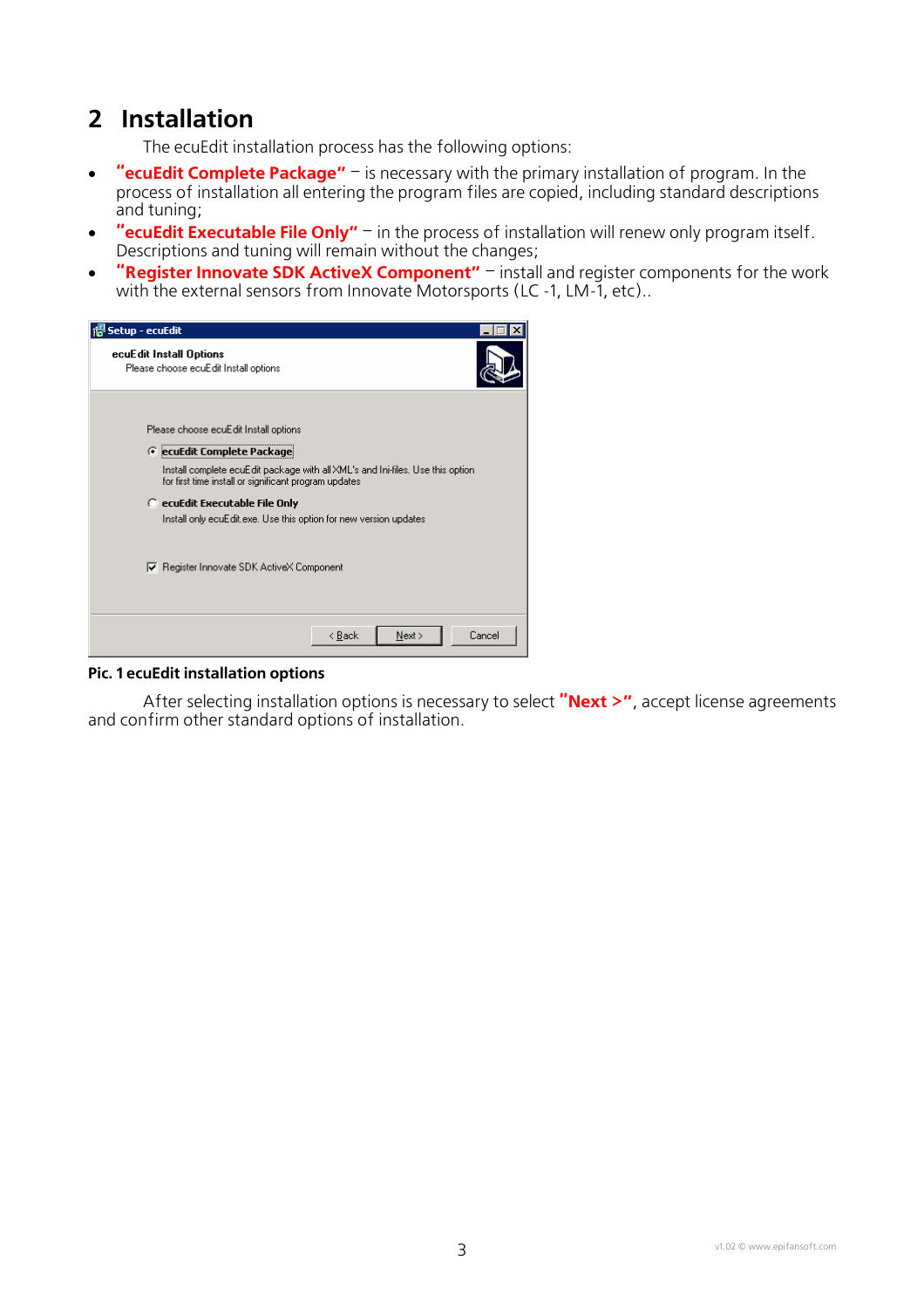# <span id="page-3-0"></span>**3 Work with ecuEdit**

## **3.1 Main window of the program**



**Pic. 2 Main window of the ecuEdit program**

### **3.1.1 "File" menu functions**

- **"Open ROM File…"** opening a file with the firmware;
- **"Open ECU description…"** opening the description from descriptions library to view or editing;
- **"Open Log File..."** view CSV-format log file;
- **"Save XML Desc"** saving changes made in descriptions library;
- **"XML Viewer..."** view descriptions library in XML format;
- **"Subaru ECU Logger..."** starting diagnostic module for Subaru cars;
- **"Mitsubishi ECU Logger..."** starting diagnostic module for Mitsubishi cars;
- **"OBD-II Logger.."** starting OBD-II diagnostic module;
- **"Recent ROM Files"** a list of previously used firmware files;
- **"Recent Log Files"** a list of previously used log files;
- **"Convert 160K to 192K..."** feature allows you to convert firmware file size 160 KB in file size of 192 KB (used for Subaru 2.0 Turbo firmware);
- **"Convert 192K to 160K..."** feature allows you to convert firmware file size 192 KB in file size of 160 KB (used for Subaru 2.0 Turbo firmware);
- **"Convert Enginuity XML folder…"** conversion firmware and logger descriptions from Enginuity format into ecuEdit format;
- **"Convert EcuFlash XML folder…"** conversion firmware descriptions from EcuFlash format into ecuEdit format;

#### **3.1.2 "Edit" menu functions**

- **"New ECU…"** to create new firmware type description;
- **"Functions…"** to work with internal functions list;
- **"Scalings…"** to work with internal scaling list.

### **3.1.3 "Tools" menu functions**

- **"Flash Utility"** ECU read and flash utility;
- **"Options Antialiase Charts"** enable graph smoothing.

#### **3.1.4 "Window" menu functions**

- **"Own desktop style"** switches interface programs to work in their own desktop mode-all the windows will be inside the main window;
- **"Next Window"** activate next window.



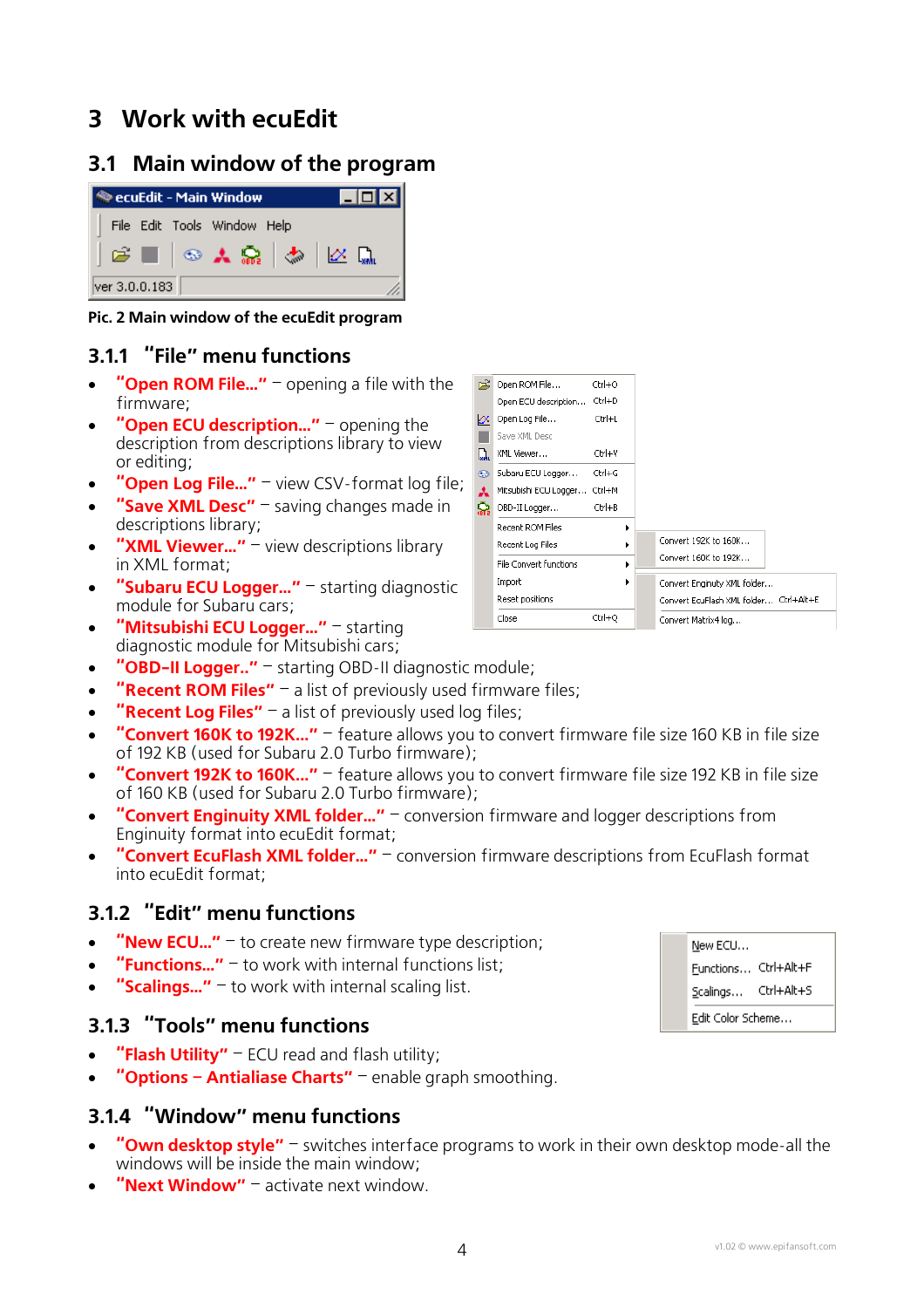# <span id="page-4-0"></span>**4 Diagnostic module (Logger)**

## **4.1 General view**

<span id="page-4-1"></span>

#### **Pic. 3 Logger's main window**

[Pic. 3](#page-4-1) explanations:

- 1. The list of available diagnostic parameters
- 2. Enable / disable reading of parameter
- 3. Current value of parameter (minimum / current / maximum value)
- 4. Access button to parameter settings
- 5. Selection of alternate addresses of parameter
- 6. Display selected parameters on the graph
- 7. Parameter statistics on the graph
- 8. Type of connected ECU
- 9. The port which used for connection to ECU or **DEMO** if module in **DEMO** mode.
- 10. The speed of data packet reading, or **PAUSE** if module in **PAUSE** mode
- 11. The path to the folder there will be logs stored or name of log file in the record mode.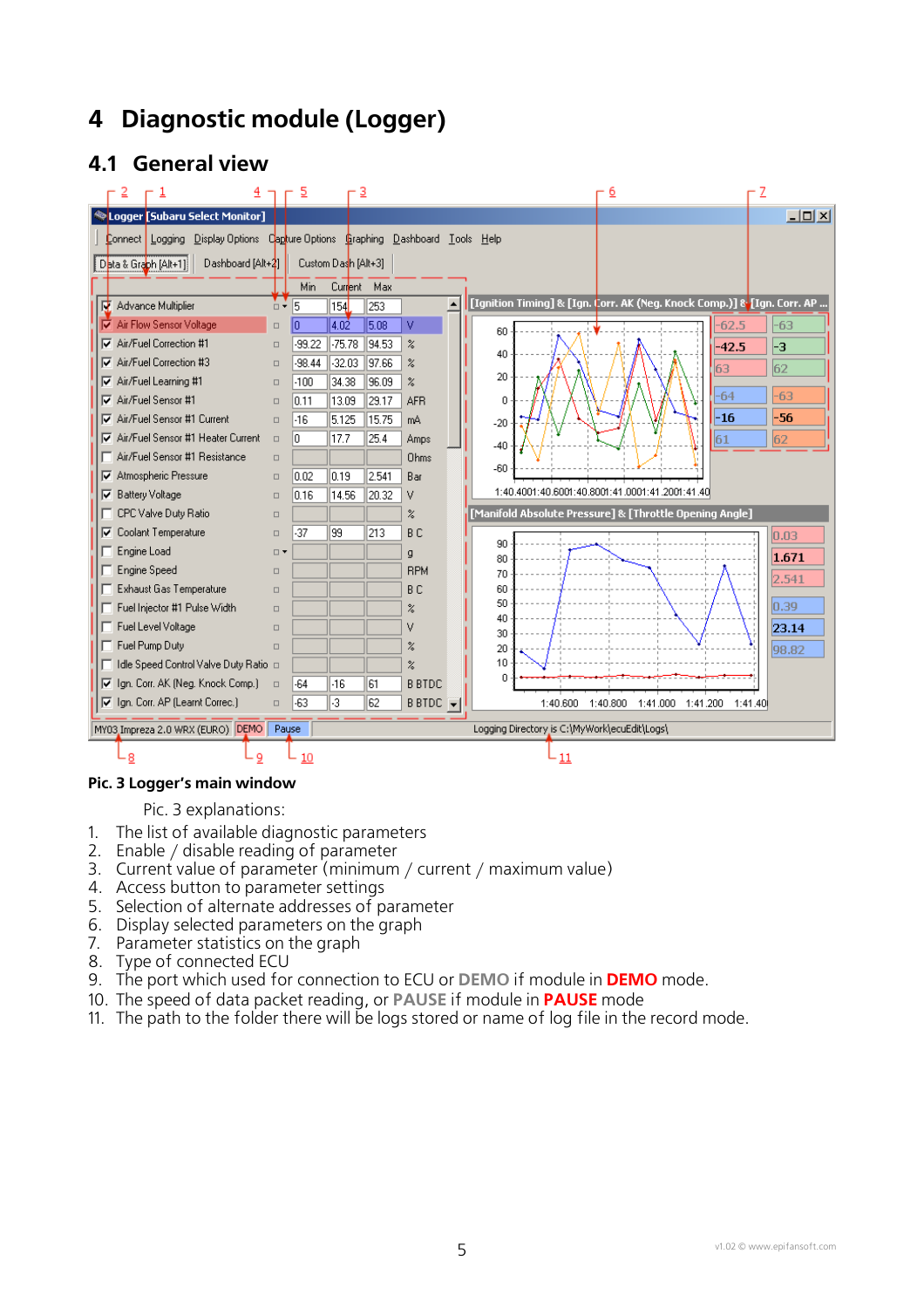# <span id="page-5-0"></span>**4.2 Main menu**

### **4.2.1 "Connect" menu functions**

- **"Connect to ECU"** the connection through selected port to ECU;
- **"Disconnect from ECU"** disconnection from ECU;
- **"Show Connect Info"** obtaining information about ECU;
- **"Auto Connect on Startup"** automatic connection to ECU after running diagnostic module;
- **"Pause Logging after Connect "** after connecting automatically switch to **PAUSE** mode;
- **"Choose Port"** port which used for ECU connection (you can choose Auto Select-for automatic selection);
- **"Port Baud Rate"** port baud rate for ECU connection;
- **"Custom Port Settings…"** setting port (timeouts, etc.);
- **"External Sensors"** connected external sensors (when module establish connection to ECU it also try establish connection to selected external sensor)
	- **"Innovate SDK"** connect to LM-1, LC-1 sensors using ActiveX component from Innovate [\(www.innovatemotorsports.com](http://www.innovatemotorsports.com/)). Component can be installed in ecuEdit installation wizard by enable **"Register Innovate SDK ActiveX Component "** checkbox;
	- **"Zeitronix ZT-2"** connect to Zeitronix ZT-2 sensor;
	- **"Tech Edge WBo2"** connect to Tech Edge WBo2 sensor;
	- **"Configure Sensor"** setting sensor parameters (available for the selected sensor);
- **"Demo Mode"** starting diagnostic module in the demo mode (will be available most of module functions without physical connection to the ECU).

## **4.2.2 "Logging" menu functions**

- **"Log Data to File"**/**"Stop Log"** start/stop record in the log file (the file name will be assigned automatically and includes the date and time of the beginning of record);
- **"Open Last Log File…"** open last recorded log-file in log viewer module;
- **"Trigger (to file) on"** selecting one of the triggers for the automatic beginning of record to file (record started when value of trigger is true and stopped in the opposite case). Triggers are described in the XMLdescription of logger;

• **"Increment Logger's Marker"** – increments **"Marker"** parameter value by 1;

- **"Save Logger Scheme…"** save logger scheme to XML file. The scheme includes:
	- list of selected parameters;
	- parameters settings;
	- graphs settings;
	- dashboard settings;
- **"Open Logger Scheme…"** opening early saved logger schemes;
- **"Recent Logger Schemes"** list of early saved/opened logger schemes;
- **"Choose Logging Directory"** selection of folder that will be store log files.



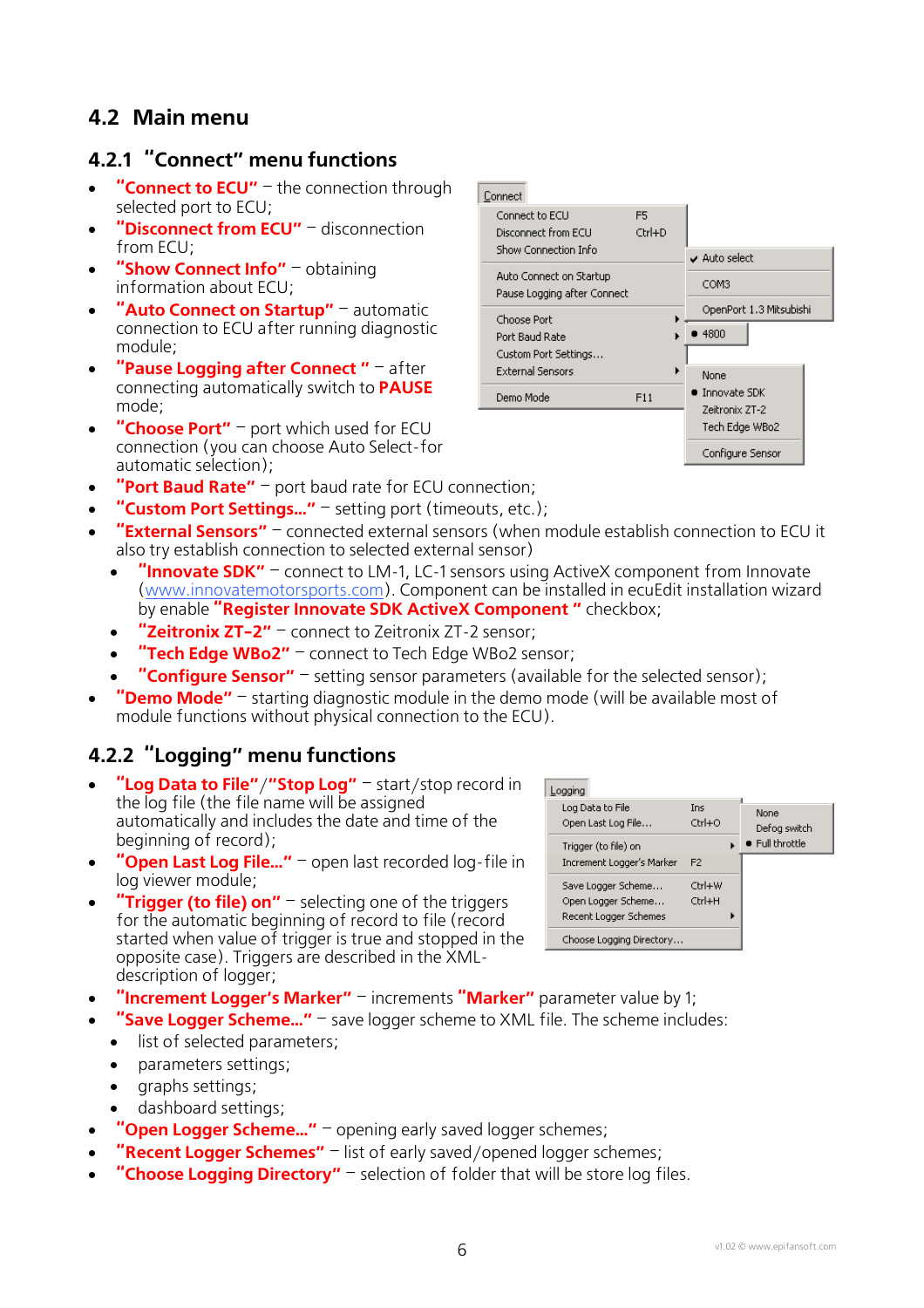# <span id="page-6-0"></span>**4.2.3 "Display Options" menu functions**

- **"Group parameters by Class"** turns on/off options for grouping parameters by classes;
- **"Show parameter info"** turns on/off showing address and size of parameters;
- **"Full Screen"** switching logger in full screen mode or return to the standard windowing mode;
- **"Convert Lambda to AFR"** and others enable/disable conversion functions of parameters values. Conversion functions described in the XML description of logger.

## **4.2.4 "Capture Options" menu functions**

- "Pause Data Capture" turns on / off pause mode;
- **"Clear Min/Max Stats"** cleans statistics of parameters minimum and maximum values;
- **"Custom Warnings"** enabling/disabling additional extended warnings based on the values of parameters. Additional warnings described in the XML description of logger;
- "**Mute Warning Sound"** mute warning sound;
- **"Select All Parameters"** select all available parameters for reading;
- **"Deselect All Parameters"** deselect all available parameters for reading;
- **"Capture Rate"** limiting speed of reading.

## **4.2.5 "Graphing" menu functions**

- **"Pause Graphing"** stop/start displaying graphs;
- **"Clear Graphs"** clear graphs;
- **"Graph count"** selection of a graphs quantity in the logger window;
- **"Set Data Points Before Scrolling Graphs…"** assign a maximum quantity of points on graphs.

### **4.2.6 "Dashboard" menu functions**

- **"Vertical count"** quantity of parameters on the **"Dashboard"** panel on the vertical line;
- **"Horizontal count"** quantity of parameters on the **"Dashboard"** panel on the horizontal line;
- **"Set Font"** selection of font type for **"DashBoard"** panel. The size of font will be calculated automatically.

#### Display Options

| Group parameters by Class<br>Show parameter info |     |
|--------------------------------------------------|-----|
| Full Screen                                      | F10 |
|                                                  |     |

- ↓ Convert Lambda to AFR
- √ Convert Injector Milliseconds to Duty %
- ← Convert PSI to Bar Convert km/h to mph Convert Celsius to Fahrenheit





 $10$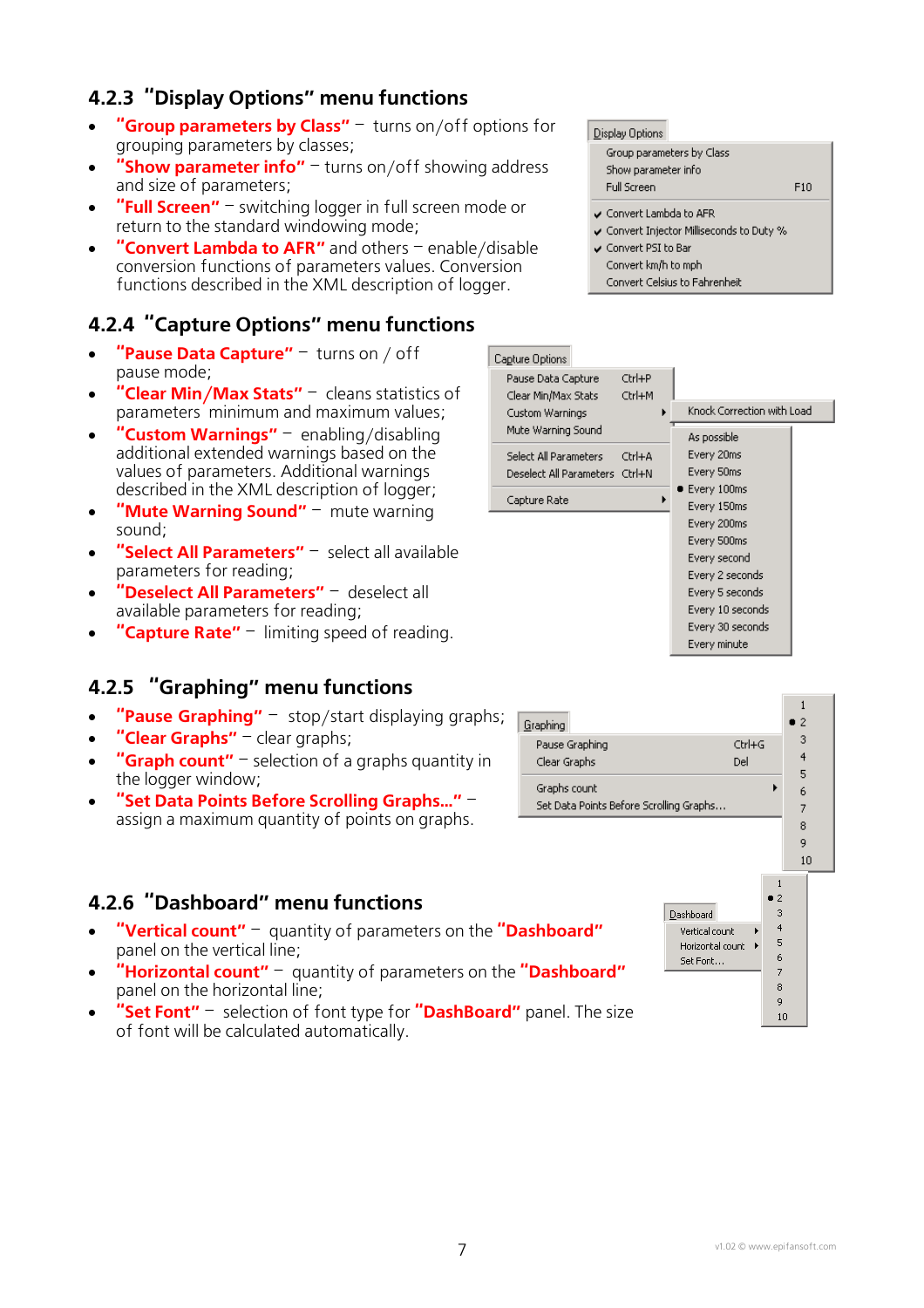## <span id="page-7-0"></span>**4.2.7 "Tools" menu functions**

- **"Diagnostic Trouble Code Reader…"** reading trouble codes from ECU;
- **"View Trouble Codes List"** view descriptions of all of available errors;
- **"Read Freeze Frame"** reading the value of parameters from OBD-II freeze frame;
- **"Memory Logger"** tool for reading ECU memory;
- "Reset ECU..." reset ECU and clears all trouble codes;
- **"Port Reader…"** tool for reading data coming in I/O port. Used, for example, for reading data from unsupported external sensor.

## **4.3 Connection to ECU**

This is necessary for the connection to ECU:

- connect diagnostic cable to OBD port of car and connect another end to the computer;
- select cable port in menu **"Connect\Choose Port"** or select **"Auto Select"** (in this case FTDI port adapter will be automatically selected);
- if using an external sensor (chosen from the menu "**Connect\External Sensors"**), you should also check its connection;
- the switch ignition key of a car to the **"ON"** position;
- execute menu function **"Connect\Connect to ECU"** (or press **[F5]**).

In the case of successful connection the list of the available diagnostic parameters will appear on the screen.

After connection the logger can be entered in the **"PAUSE"** mode. In this mode the diagnostic parameters do not request from ECU.

In the process of diagnostics the logger requests only selected parameters (they are marked by check sign in the list).

## **4.4 Graphs configure**

For the access to graph settings use graph context menu (by right button mouse click on the graph).

To adding parameter on the graph select it from graph context menu. To remove parameter from graph necessary to select this parameter again.

| Parameter          |                                     |                                               |                                       |
|--------------------|-------------------------------------|-----------------------------------------------|---------------------------------------|
| Set Parameter #1   | <b>Advance Multiplier</b>           | J.Jgn. Corr. AK (Neg. Knock Comp.)            | AT/MT Identification Signal           |
| Set Parameter #2   | <b>Air Flow Sensor Voltage</b>      | V Ign. Corr. AP (Learnt Correc.)              | Blower Fan Switch                     |
| Set Parameter #3   | Air/Fuel Correction #1              | vilgn. Corr. AT (Coarse Correc.)              | Camshaft Position Sensor Signal       |
| Set Parameter #4   | Air/Fuel Correction #3              | <b>Jenition Timing</b>                        | Crankshaft Position Sensor Signal     |
|                    | Air/Fuel Learning #1                | Intake Air Temperature                        | Idle Switch Signal                    |
| Choose X Axis Loc  | Air/Fuel Sensor #1                  | <b>Knock Correction</b>                       | Ignition Switch Signal                |
| Set Data Points Be | Air/Fuel Sensor #1 Current          | <b>Manifold Absolute Pressure</b>             | Interior Light Switch                 |
| V View Info Panel  | Air/Fuel Sensor #1 Heater Current   | Manifold Relative Pressure                    | Knock Signal #1                       |
| Clear graph        | Air/Fuel Sensor #1 Resistance       | <b>Manifold Relative Pressure (corrected)</b> | <b>Neutral Position Switch Signal</b> |
|                    | Atmospheric Pressure                | Marker                                        | Power Steering Switch Signal          |
|                    | <b>Battery Voltage</b>              | <b>Mass Air Flow</b>                          | Radiator Fan Relay #1                 |
|                    | CPC Valve Duty Ratio                | Primary Wastegate Duty Cycle                  | Radiator Fan Relay #2                 |
|                    | <b>Coolant Temperature</b>          | Rear O2 Heater Voltage                        | Rear Defogger Switch Signal           |
|                    | <b>Engine Load</b>                  | Rear O2 Sensor                                | Rear O2 Rich Signal                   |
|                    | <b>Engine Speed</b>                 | <b>Throttle Opening Angle</b>                 | Starter Switch Signal                 |
|                    | Exhaust Gas Temperature             | Throttle Sensor Voltage                       | TGV Drive Signal                      |
|                    | Fuel Injector #1 Pulse Width        | Tumble Valve Position Sensor Left             | TGV Output Signal                     |
|                    | Fuel Level Voltage                  | Tumble Valve Position Sensor Right            | Test Mode Signal                      |
|                    | Fuel Pump Duty                      | Vehicle Speed                                 | Torque Control Signal #1              |
|                    | Fuel consumption                    | A/C Compressor Signal                         | Torque Control Signal #2              |
|                    | Idle Speed Control Valve Duty Ratio | A/C Switch Signal                             | Torque Permission Signal              |

#### **Pic. 4 The choice of parameters to be displayed on the graph**

 $-1$ 

The graph may appear up to 4 parameters. The number of graphs can be set via a menu **"Graphing\Graph count"**.

Graph has a limitation in a quantity of visible points. After exceeding of this quantity graph will be scrolled. A quantity of visible points can be assigned, using a function of menu

| Tools                   |                                   |    |  |
|-------------------------|-----------------------------------|----|--|
|                         | Diagnostic Trouble Code Reader F4 |    |  |
| View Trouble Codes List |                                   |    |  |
| Read Freeze Frame       |                                   | F8 |  |
|                         | Memory Logger                     |    |  |
|                         | Reset ECU                         | F7 |  |
| Port Reader             |                                   |    |  |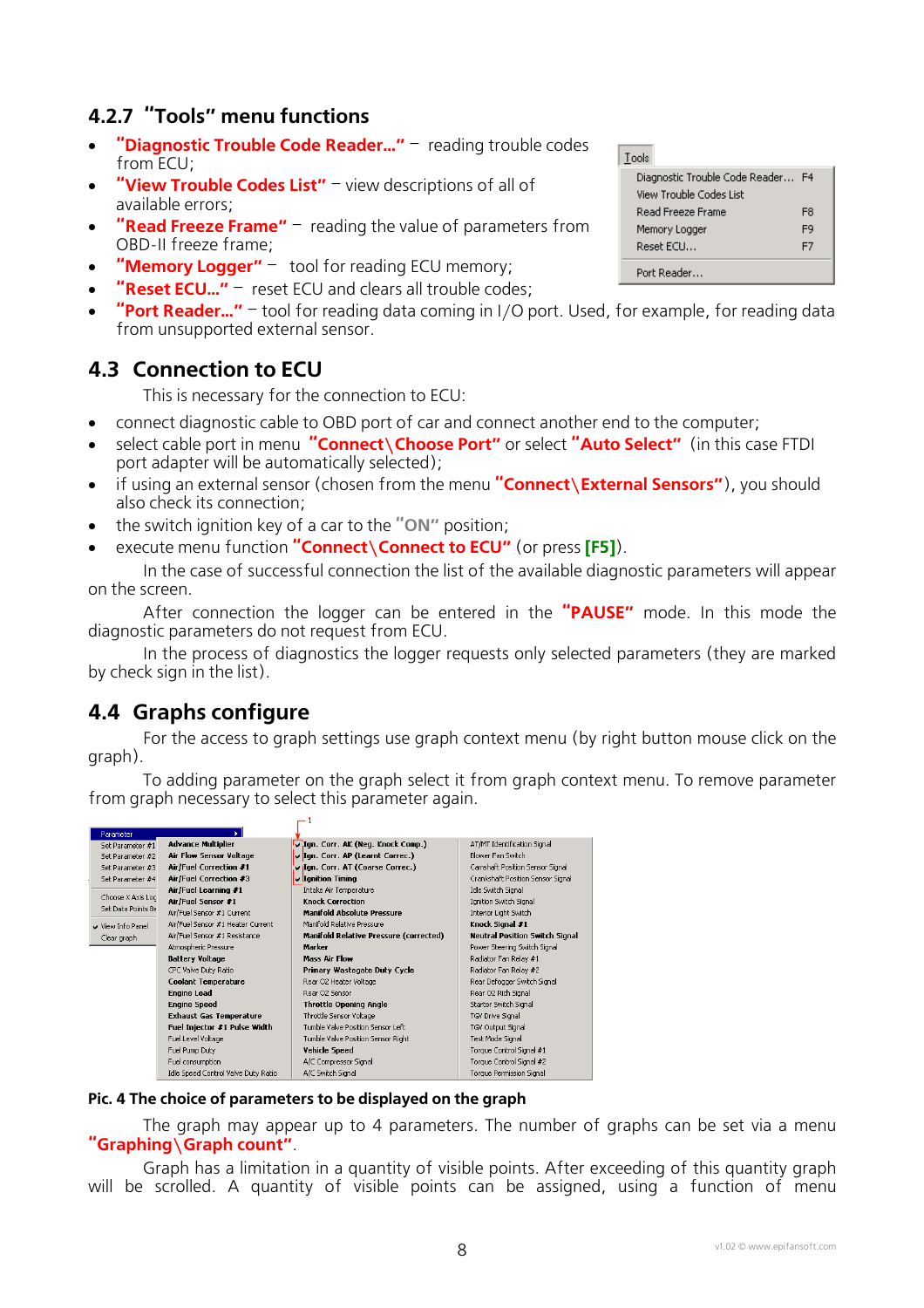<span id="page-8-0"></span>"Graphing\Set Data Points Before Scrolling Graphs..." or analogous function from the graph context menu.

By default, the X axis of graphs is time. There is a possibility of selection any parameter as the X axis of the graph through context menu of graph **"Choose X Axis Log"**.

To switch off/on panel with parameter statistics use item **"View Info Panel"** from the graph context menu.

### <span id="page-8-1"></span>**4.5 Parameters configure**

Program makes it possible to produce additional settings of the diagnostic parameters:

- configuration warnings of allowable values range;
- warning sound selections;
- frequency of the parameter requests:
	- every time;
	- one time per log session;
	- every n-time.

Setting request frequency can improve speed of requests priority parameters, which will provide more detailed diagnostic view.

Color of the text parameter is changed to red when warning is happens. So you can find the source of warnings.

## **4.6 Trouble code reader**

This function makes possible to retrieve information about trouble codes from ECU.



**Pic. 5 Logger. Trouble code reader** 

## **4.7 Memory Logger tool**

The function allows you to read any available range of ECU memory and display this data in **HEX Viewer** window.

| <b>Options [Knock Correction]</b>                                              |                 |  |  |
|--------------------------------------------------------------------------------|-----------------|--|--|
| Warnings                                                                       |                 |  |  |
| Max Value                                                                      |                 |  |  |
| <b>▽</b> Min Value                                                             | I٥              |  |  |
| Sound                                                                          | Default warning |  |  |
| Log frequency                                                                  |                 |  |  |
| $C$ Every time<br>$\bigcap$ One time in log session<br>C Custom (every n-time) |                 |  |  |
| 12<br>Cancel                                                                   |                 |  |  |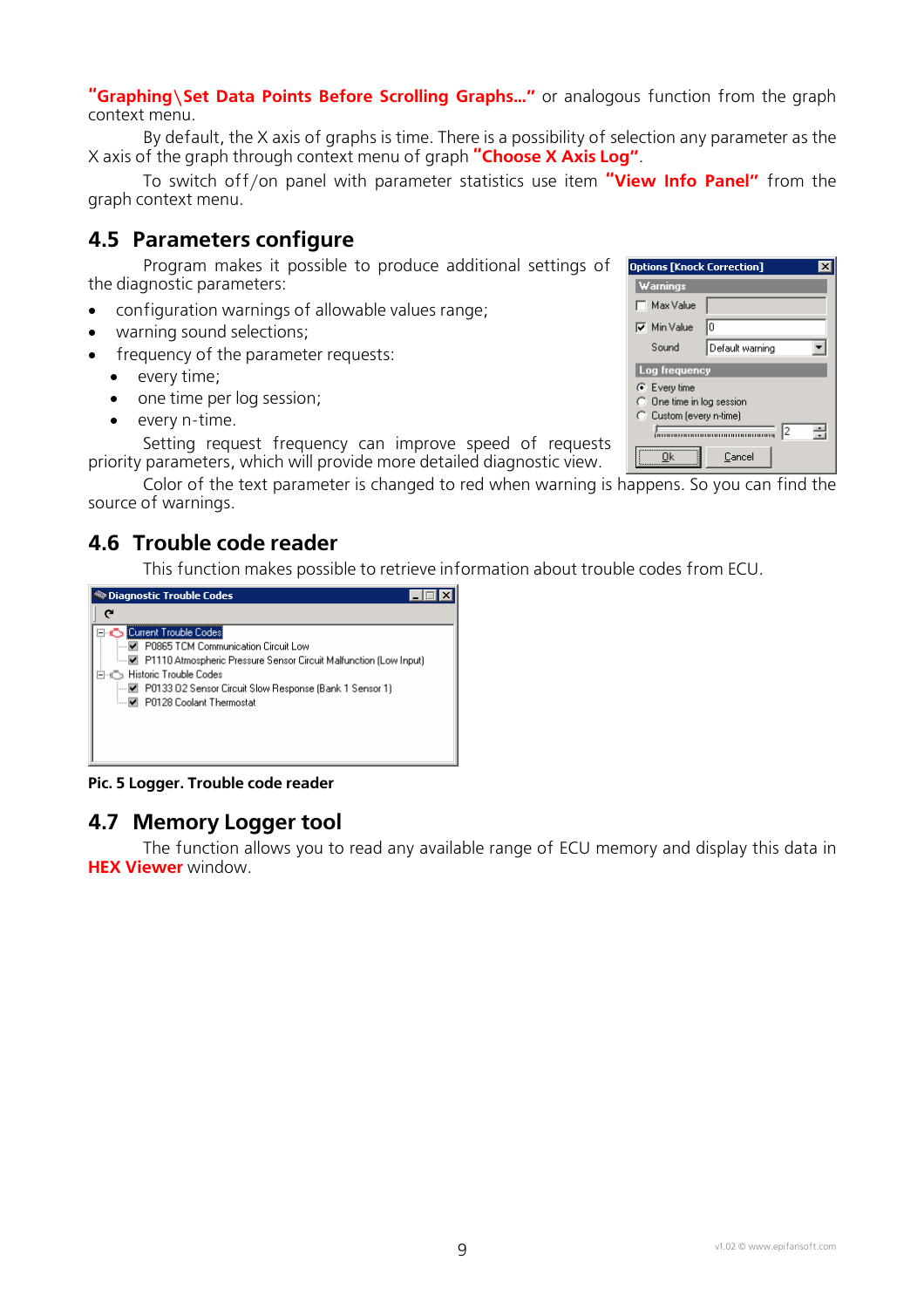## <span id="page-9-0"></span>**4.8 Dashboard**

Parameters can be displayed in the form of a simple dashboard. The number of parameters on the panel can be specified using the function menu **"Dashboard\Vertical Count"** and **"Dashboard\Horizontal Count"**. Also you can change the type font using the **"Dashboard\Set Font"**. Font size is calculated automatically, depending on the size of the logger's window.



#### **Pic. 6 Logger. Dashboard**

Each element of the dashboard has its own context menu (right button mouse click on the element). The selection of the diagnostic parameter is accessible in menu item **"Parameter"**. Also possible to assign the background color of element using menu item **"Set Color…"**.

Parameter Set Parameter Options... Set Color...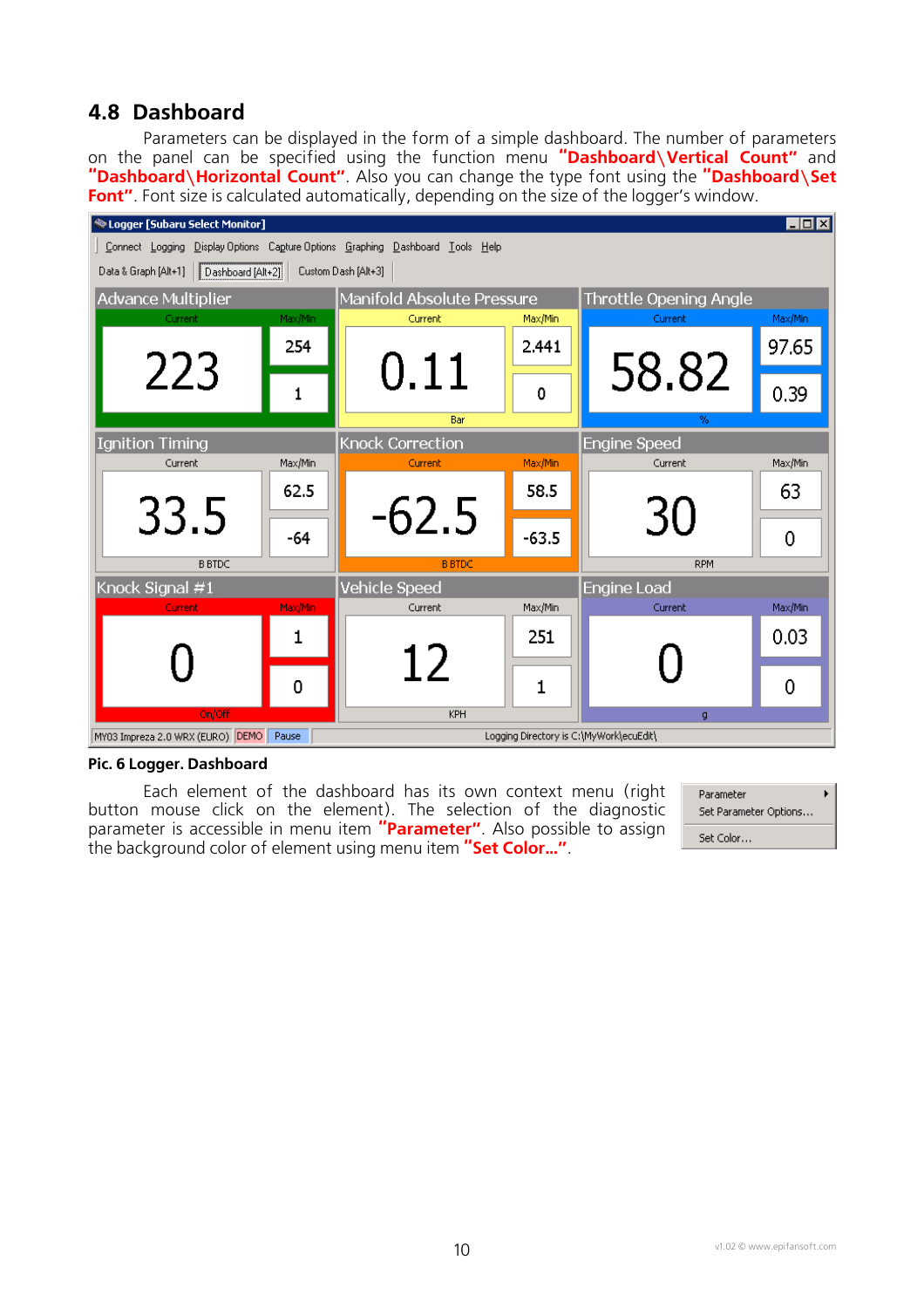# <span id="page-10-0"></span>**4.9 Custom dashboard**

<span id="page-10-1"></span>The function allows you to configure dashboard panel using the following types of gauges:

- digital gauge  $-$  a digital display of parameter's values and statistics;
- analog gauge  $-$  in the form of 270  $\degree$  face with an arrow;
- bar gauge  $-$  filled rectangle in % of values range;
- $q$ raph display up to 4 parameters of the graph.



**Pic. 7 Logger. Custom dashboard** 

#### **4.9.1 Adding gauge items**

The adding of gauges occurs from the context menu of background bashboard panel:

- "**Add Digital Gauge"** adding digital gauge;
- **"Add Analog Gauge"** adding analog gauge;
- "**Add Bar Gauge"** adding bar gauge;
- **"Add Chart"** adding graph.

After selection gauge is appears at the dashboard panel. You can change size and position of gauge.

#### **4.9.2 Gauge settings**

Each gauge has its own context menu, which depends on the type of gauge.

## **4.9.2.1 Digital Gauge settings**

• **"Parameter"** – diagnostic parameter selection;

| Add Digital Gauge<br>Add Analog Gauge<br>Add Bar Gauge<br>Add Chart |              |
|---------------------------------------------------------------------|--------------|
| Open Logger Scheme<br>Save Logger Scheme Ctrl+W                     | $C$ trl $+H$ |
| Full Screen                                                         | F1N          |



v1.02 © www.epifansoft.com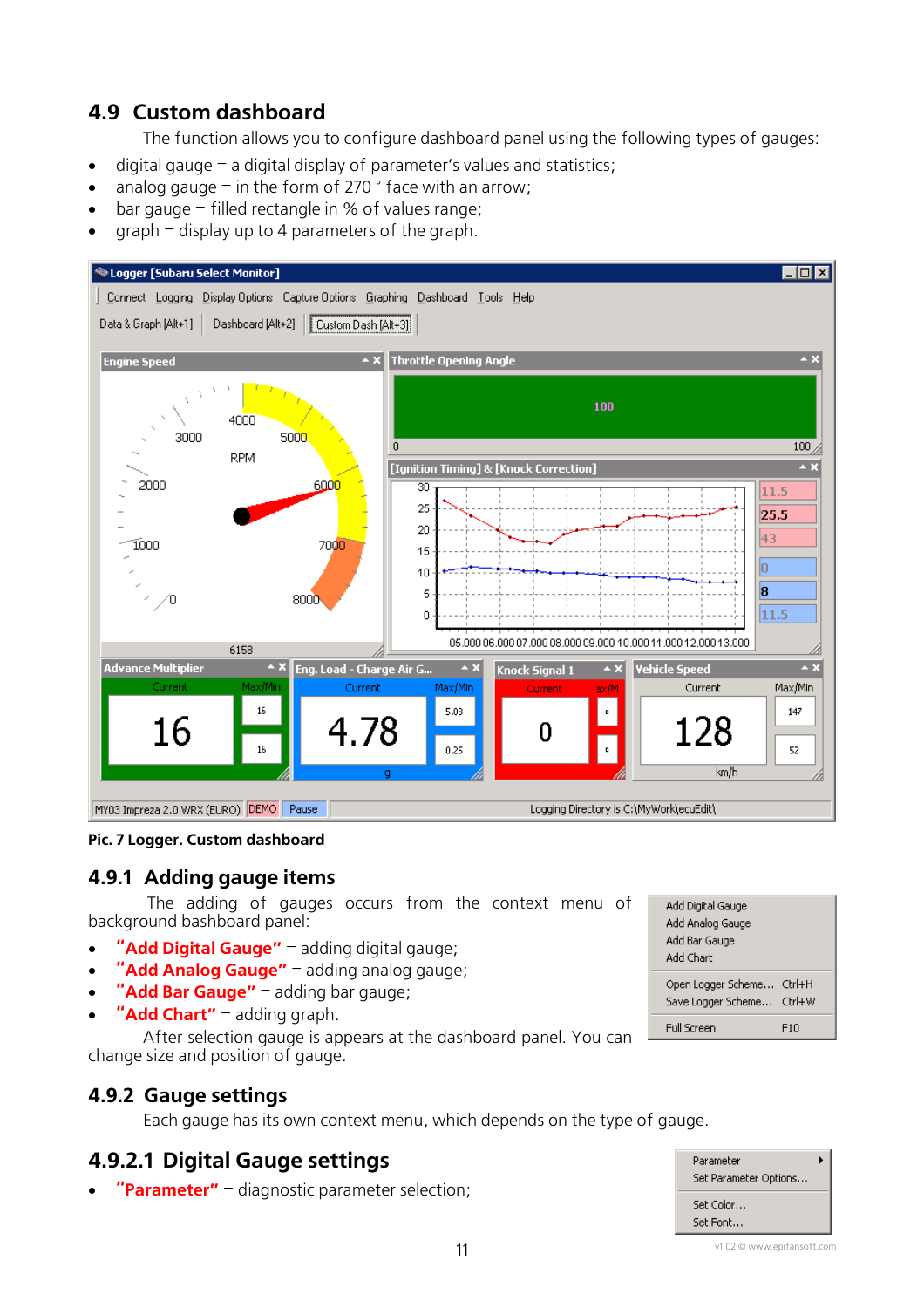- <span id="page-11-0"></span>• **"Set Parameter Options…"** – set options for selected diagnostic parameter (see [4.5\)](#page-8-1);
- **"Set Color…"** set gauge background color;
- **"Set Font…"** set font type (size is calculated automatically).

### **4.9.2.2 Analog Gauge settings**

- **"Parameter"** diagnostic parameter selection;
- **"Set Parameter Options…"** set options for selected diagnostic parameter (see [4.5\)](#page-8-1);
- **"Set Dash Item Options..."** gauge additional options:
	- **"Axis Max Value"**, **"Axis Min Value"** setup axis maximum and minimum values;
	- **"Layers Mid Value"** the starting value of the zone of average values ( $\bigotimes$  – color selection of filling zone);
	- **"Layers Max Value"** the starting value of the zone of maximum values ( $\bigotimes$  – color selection of filling zone);
		-
	- **"Number of main ticks"** number of main ticks of analog gauge.

## **4.9.2.3 Bar Gauge settings**

- **"Parameter"** diagnostic parameter selection;
- **"Set Parameter Options..."** set options for selected diagnostic parameter (see [4.5\)](#page-8-1);
- **"Set Color…"** set bar gauge color;
- **"Set Dash Item Options…"** gauge additional options:
	- **"Axis Max Value"**, **"Axis Min Value"** setup axis maximum and minimum values;
	- **"Layers Mid Value"** the starting value of the zone of average values ( $\bigotimes$  – color selection of filling zone);
	- **"Layers Max Value"** the starting value of the zone of

maximum values ( $\frac{1}{2}$  – color selection of filling zone);

**"Vertical Bar"** – gauge as vertical bar.

### **4.9.2.4 Chart settings**

- **"Parameter"** diagnostic parameter selection;
- **"Set Parameter Options #1-#4…"** set options for selected diagnostic parameter (see [4.5\)](#page-8-1);
- **"Choose X Axis Log…"** selection parameter for X-Axis;
- **"Set Data Points Before Scrolling Graphs…"** the selection of a maximum quantity of points on the X-axis;
- **"View Info Panel"** switch on/off display the statistics of selected parameters;
- **"Clear graph"** clear graphs.

#### **4.10 Extras**

In the process of diagnostics you can place memorable markers after including the parameter **"Marker"** in the list of the diagnosed parameters. Marker can take values from **0** to **65535**. Value increases by **[F2]** key.

| Parameter             |  |
|-----------------------|--|
| Set Parameter Options |  |
| Set Dash Item Options |  |

| <b>Set Dash Item Options</b> |    |  |  |  |  |
|------------------------------|----|--|--|--|--|
| Axis                         |    |  |  |  |  |
| Max Value   8000             |    |  |  |  |  |
| l⊽ Min Value                 | Iо |  |  |  |  |
| Layers                       |    |  |  |  |  |
| $\nabla$ Mid Value 2500      |    |  |  |  |  |
| $\nabla$ Max Value   7000    |    |  |  |  |  |
| <b>Gauge Options</b>         |    |  |  |  |  |
| Number of main ticks 9       |    |  |  |  |  |
| Οk<br>Cancel                 |    |  |  |  |  |

| <b>Set Dash Item Options</b> |        |  |
|------------------------------|--------|--|
| Axis                         |        |  |
| ⊽ Max Value                  | 100    |  |
| Min Value                    | ıо     |  |
| Layers                       |        |  |
| Mid Value                    | 150    |  |
| <b>▽</b> Max Value           | 175    |  |
| Πk                           | Cancel |  |

| Parameter                               |  |
|-----------------------------------------|--|
| Set Parameter #1 Options                |  |
| Set Parameter #2 Options                |  |
| Set Parameter #3 Options                |  |
| Set Parameter #4 Options                |  |
| Choose X Axis Log                       |  |
| Set Data Points Before Scrolling Graphs |  |
| ↓ View Info Panel                       |  |
| Clear graph                             |  |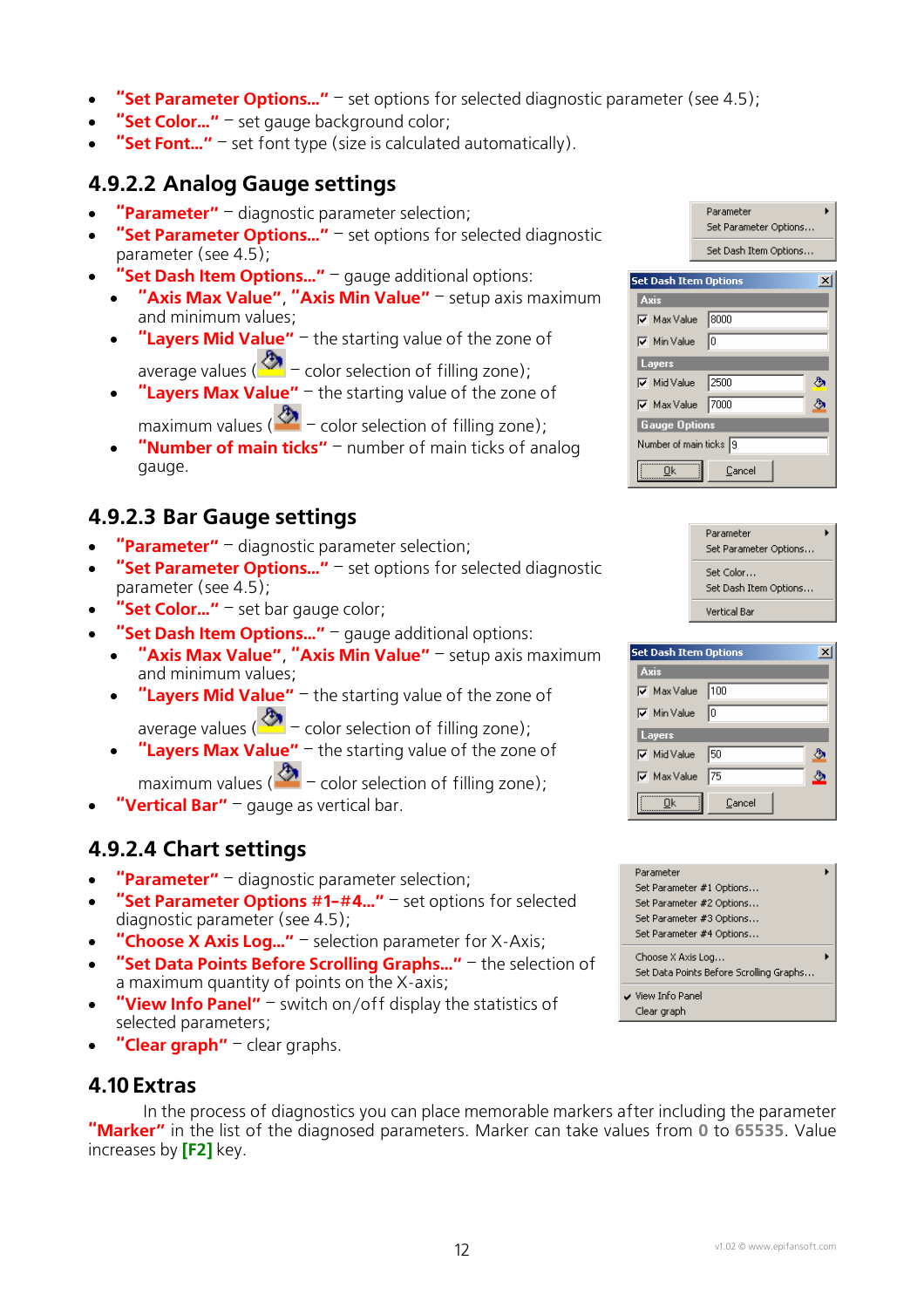# <span id="page-12-0"></span>**5 Log viewer**

# **5.1 General view**

<span id="page-12-1"></span>

#### **Pic. 8 Main window of Log viewer**

[Pic. 8](#page-12-1) explanations:

- 1. Graphs of log parameters
- 2. The list of log parameters (possible choice of parameters to be displayed)
- 3. Rulers to select area of logs
- 4. Selected log area
- 5. Time cursor (moving by keys or click the left mouse button on the point of logs)
- 6. Parameter statistics and the current parameter data of cursor.

Functional buttons:

- $\Box$  save log/selection area to a file;
- $\frac{1}{20}$  cut log selected area;
- $\bigoplus$  zoom log (mouse zoom available);
- $\mathbf{Q}$  unzoom log;
- $\mathsf{X}$  show full log on screen;
- – move cursor backward **[Alt+Left]**;
- – move cursor forward **[Alt+Right]**;
- – log selection functions (see [5.2\)](#page-13-1);
- $\mathbf{E}$  select graph size;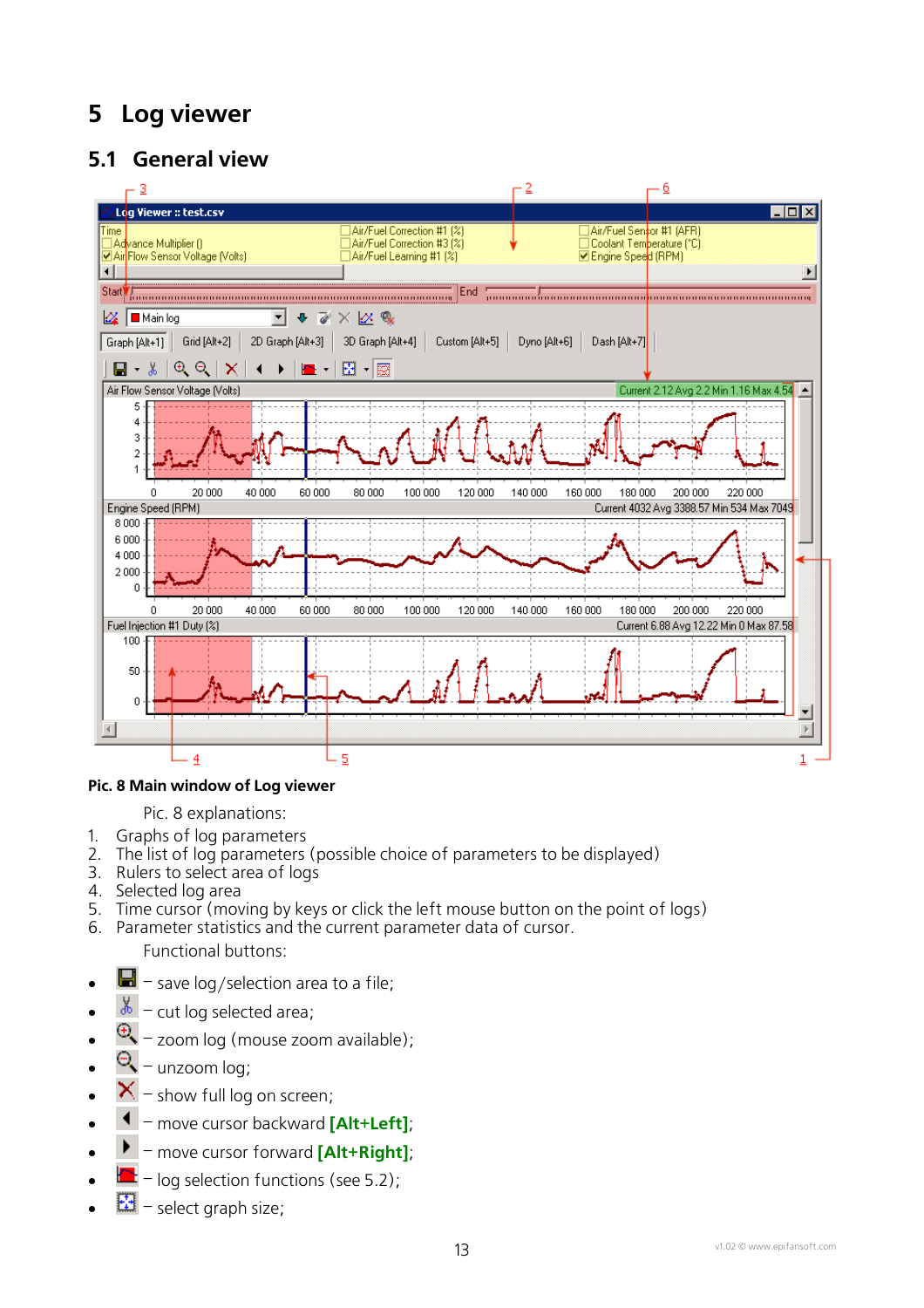- <span id="page-13-0"></span>• – show all log parameters on single graph;
- – mute warning sound while log playback.

Log can be represented as single graph. To do this use **in the log of [Ctrl+J]**.

<span id="page-13-2"></span>

#### **Pic. 9 Viewing log as single graph**

[Pic. 9](#page-13-2) explanations:

- 7. Parameters graphs
- 8. Parameters statistics
- 9. Parameters legends

On the graph possible to show the axes of the any parameter (by default, the axis of first parameter is shown). For do this necessary in the context menu of graph choose **"Show Axis"** and select the necessary axes.

## **5.2 Log area selection**

<span id="page-13-1"></span>Most log analyzer functions work only with selected log area. You can use rulers (Pic. 8) to select area manually. Program can automatically select log area in [accord](#page-12-1)ance with assigned conditions (menu item **"Select by of range…"**).

| <b>Log Select</b> |                            |
|-------------------|----------------------------|
| Log               | Throttle Opening Angle (%) |
| Value from        | 190                        |
| Value to          | 100                        |
| Select            | Cancel                     |

In the dialogue box, select the log parameter and sets the minimum and maximum value of the parameter. Use functions **"Select next" [F3]**

and **"Select prev" [F4]** to find next or previous logs area meeting the desired values. The **"Select from beginning" [Alt + F3]** function repeats search area from the beginning.

Show Axis

For selection of the visible are of log (for example, after zoom or scroll) use **"Select visible" [F7]**. To zoom select area on entire screen - **"Zoom Selected" [F8]**. With switched on parameter **"Auto select visible"** program automatically select visible area of log.

The boundaries of the selected area can be changed using keys:

- **[Ctrl+Left]**, **[Ctrl+Right]** change right boundary;
- **[Alt+Left]**, **[Alt+Right]** change left boundary.

|     | LINING JUGGU (AFTI)                          |        |
|-----|----------------------------------------------|--------|
|     | Fuel Injection #1 Duty (%)                   |        |
|     | Ignition Timing (°)                          |        |
|     | Throttle Opening Angle (%)                   |        |
|     | Vehicle Speed (km/h)                         |        |
|     |                                              |        |
| ou  | <b>Ex</b> Select by range                    | Ctrl+F |
| llv | <b>Real construction of the construction</b> |        |

Air/Fuel Correction #1 (%)

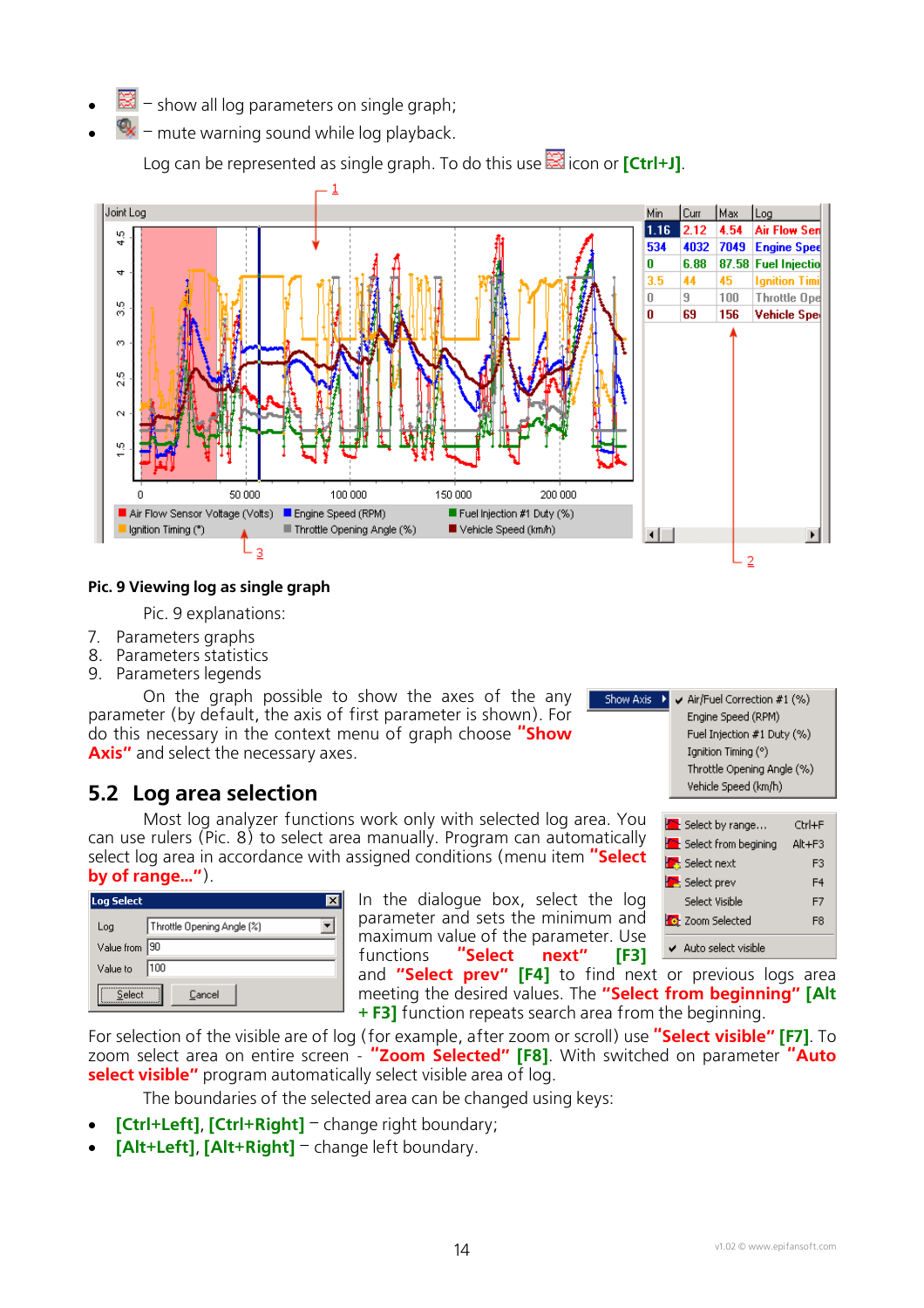# <span id="page-14-0"></span>**5.3 Merge logs**

For merge new log with current log use **in the log of <b>[Ctrl+M]** and choose log file.



#### **Pic. 10 Merge logs**

- 1. Active log selection
- 2. Time shift track bar. Use keys:
	- **[Ctrl+<]**, **[Ctrl+>]** precise shift of log;
	- **[Shift+<]**, **[Shift+>]** fast shift of log.

# **5.4 Grid view of log**

|                               |                  | ≞        |                  |        |                |               |      |              |        |              |                      | 3     |               |      |
|-------------------------------|------------------|----------|------------------|--------|----------------|---------------|------|--------------|--------|--------------|----------------------|-------|---------------|------|
| Grid [Alt+2]<br>Graph [Alt+1] | 2D Graph [Alt+3] |          | 3D Graph [Alt+4] |        | Custom [Alt+5] |               |      | Dyno [Alt+6] |        | Dash [Alt+7] |                      |       |               |      |
| Time                          | Min.             | lA g     | lMax.            | 21.406 | 21.797         | 22.172 22.562 |      | 22.937       | 23.328 |              | 23.719 24.094 24.484 |       | 24.875 25.265 |      |
| Air/Fuel Correction #1 [%]    | $-25$            | $-214$   | 25               | Ю      |                | n             |      |              | n      |              |                      | o     | ٥             | ٥    |
| Engine Speed (RPM)            | 534              | 33 8 5 7 | 7049             | 5212   | 5725           | 6107          | 5572 | 4817         | 4114   | 4420         | 4629                 | 4753  | 4883          | 4839 |
| Fuel Injection #1 Duty (%)    |                  | 12.22    | 87.58            | 36.69  | 40.3           | 31.27         |      | 11.3.        | 22.82  | 29.23        | 25.68                | 23.32 | 12.5          | 9.29 |
| Ignition Timing (°)           | 3.5              | 31.39    | 45               | 36.5   | 38             | 40.5          | 28   | 45           | 39     | 36.5         | 39                   | 40    | 45            | 45   |
| Throttle Opening Angle [%]    |                  | 21.27    | 100              | 37.3   | 34.9           | 19.2          |      | 23.9         | 38.4   | 36.9         | 25.9                 | 22.7  | 13.7          | 10.2 |
| Vehicle Speed (km/h)          | O                | 65.89    | 156              | 34     | 38             | 44            | 44   | 48           | 51     | 52           | 54                   | 57    | 57            | 59   |
|                               |                  |          |                  |        |                |               |      |              |        |              |                      |       |               |      |

#### **Pic. 11 Grid view of log**

- 1. Active parameters
- 2. Parameter statistics
- 3. Time axis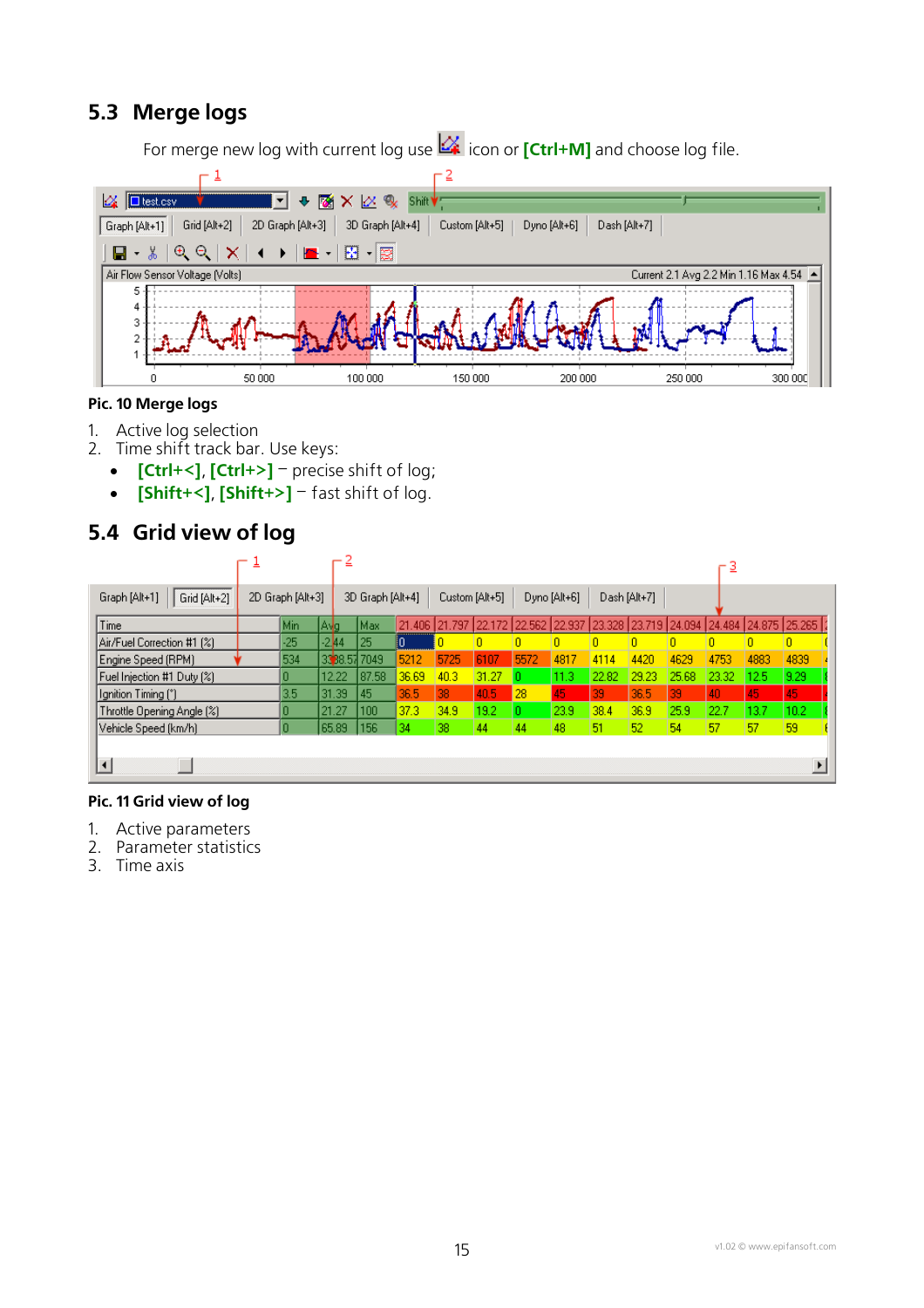# <span id="page-15-0"></span>**5.5 2D Graph**

Building a custom 2D graphs is possible on the **"2D Graph"** page. Data for graph building is used from selected log area.



#### **Pic. 12 2D graph build**

- 1. Selection of the parameter for the X-axis
- 2. Selection of the parameter for the Y1-Y9-axises
- 3. Values of the parameters and time at the selected point of the graph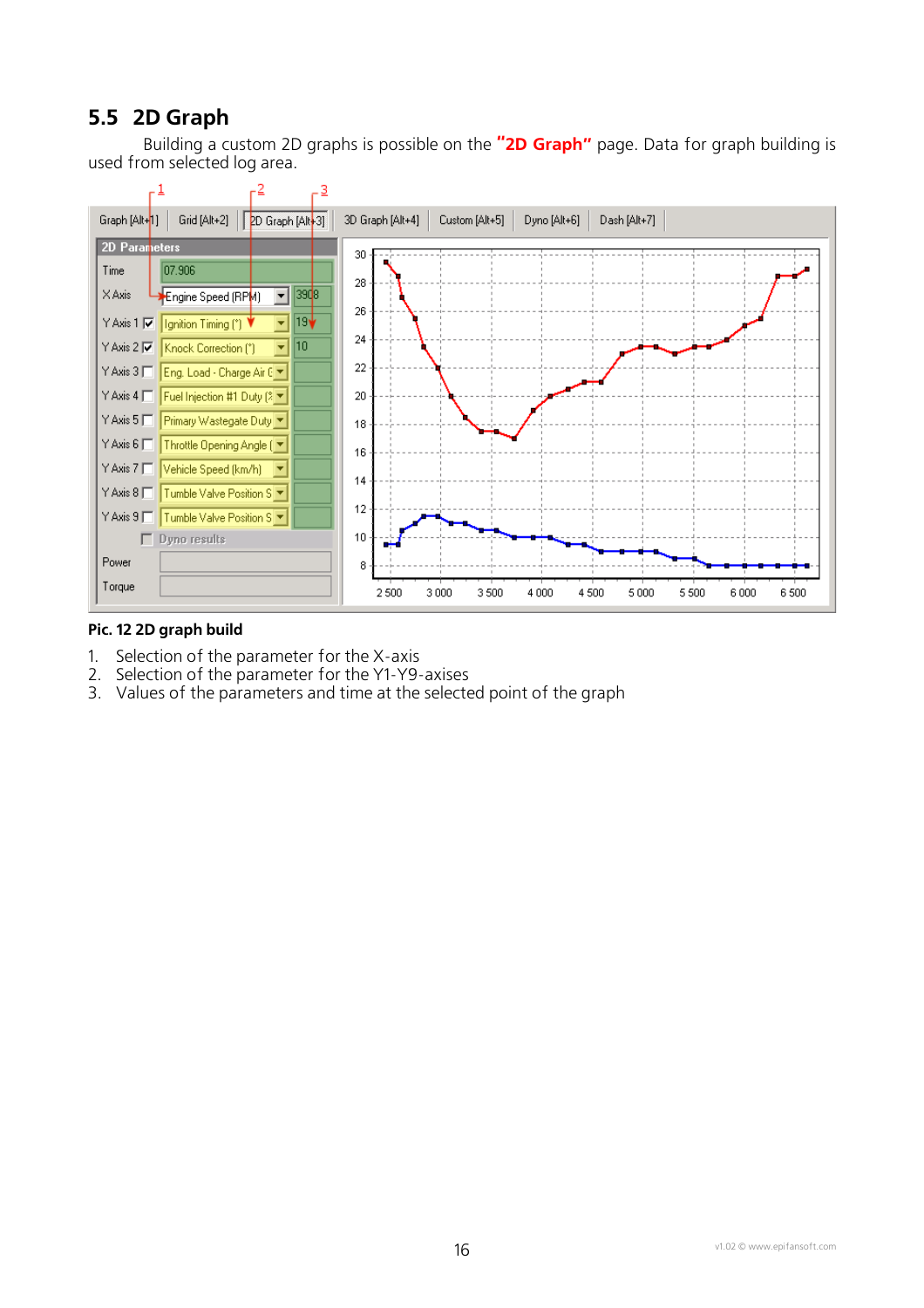# <span id="page-16-0"></span>**5.6 3D graph**

Building a custom 3D graphs is possible on the **"3D Graph"** page. Data for graph building is used from selected log area.



#### **Pic. 13 2D graph build**

- 1. Selection of the parameter for the X,Y,Z-axes and values of the parameters at the selected point of the graph
- 2. Zoom ruler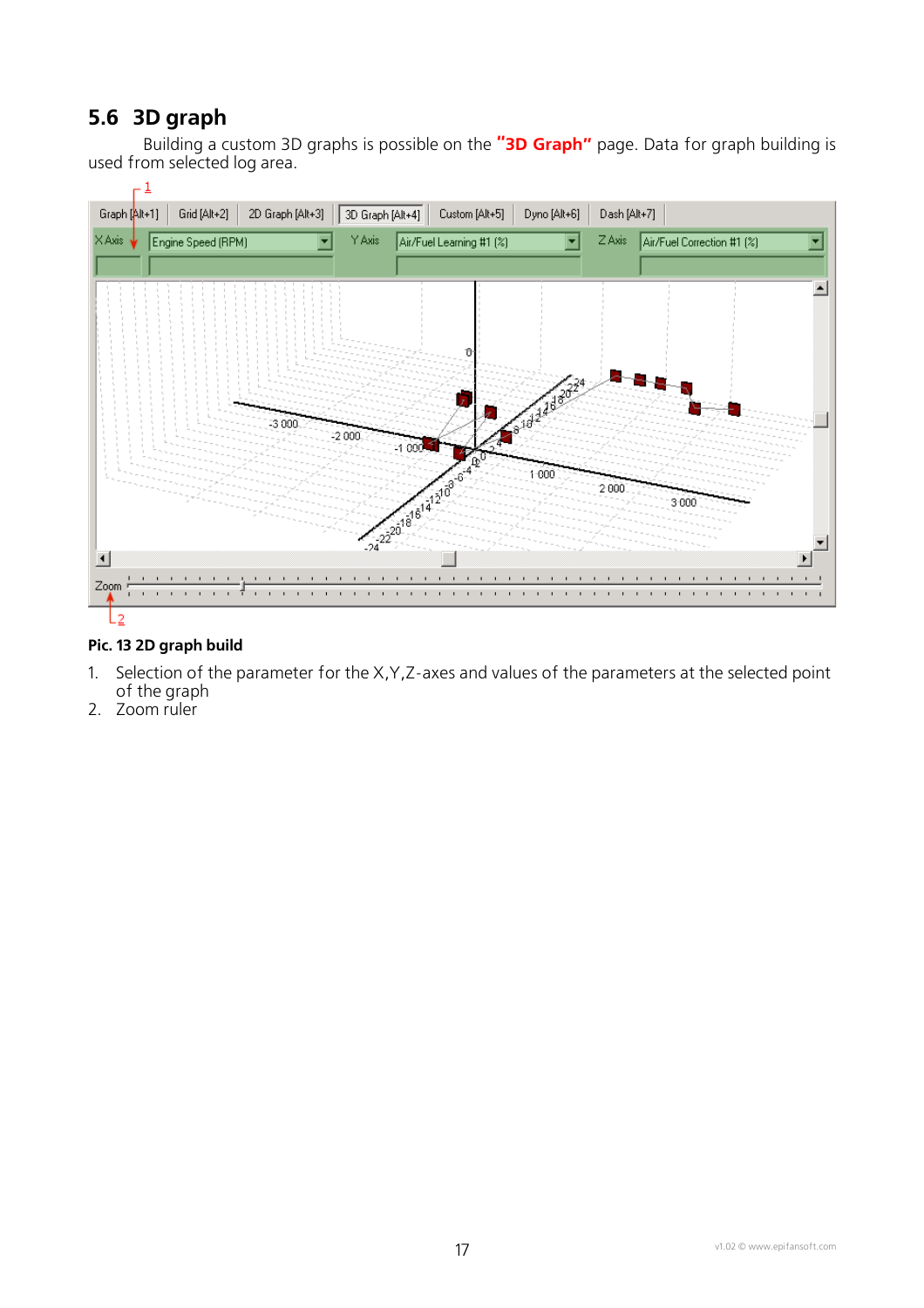# <span id="page-17-0"></span>**5.7 3D/2D table**

Functions on the page **"Custom"** can provide creation 3D/2D tables in the standard form. Data for table creation is used from selected log area.



#### **Pic. 14 3D/2D table build**

- 1. Parameter selection for X-axis
- 2. Parameter selection for Y-axis (a 2D-tables need to disable the option **"Y Axis"**)
- 3. Parameter selection for data
- 4. Option for rounding values of X-axis (for example, if values in log for the selected parameter were 1, 3, 5, 7, then, after establishing the option of rounding equal to 5, we will obtain 2 columns with values of 5 and 10)
- 5. Option for rounding values of Y-axis
- 6. Table data display options:
	- First data –parameter data for the first entry into grid cell
	- Min data  $-$  minimum data for cell
	- Max data maximum data for cell
	- Avg data  $-$  average data for cell
	- Count quantity of entries into cell
	- Sum  $-$  sum of all values of parameter for cell
- 7. Data filter (can help to build table with values that satisfying predetermined range)
- 8. Choosing a fixed tables described in XML (table provides a fixed axis values, such as maps of appropriate firmware)
- 9. Grid cursor
- 10. Table of entries for the highlighted cursor cell
- 11. Switching to view table as graph.

| <b>Set Filter</b>  |        |  |
|--------------------|--------|--|
| Max Value          |        |  |
| <b>V</b> Min Value | 10     |  |
|                    | Cancel |  |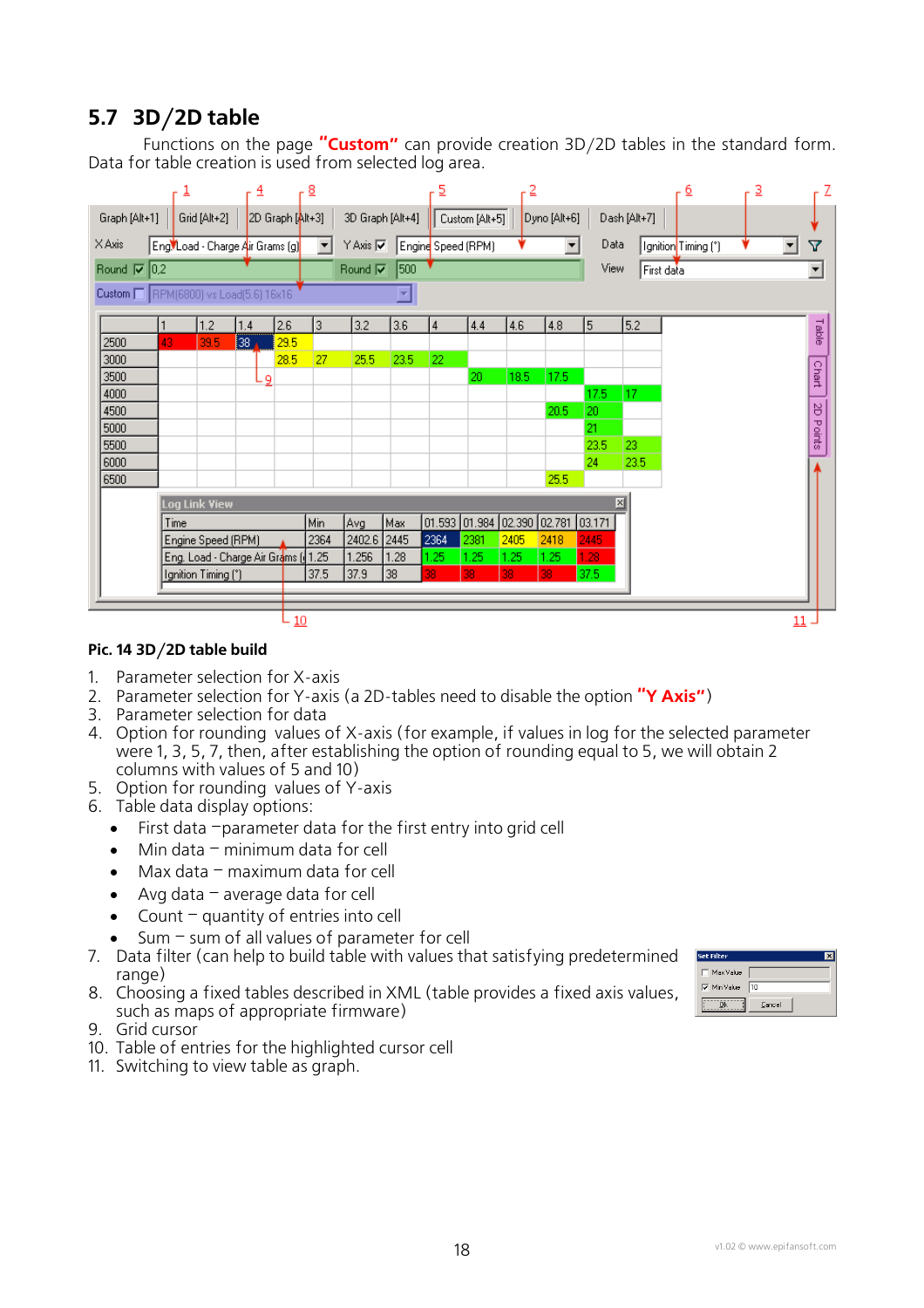## <span id="page-18-0"></span>**5.7.1 3D-graph for 3D-table**



#### **Pic. 15 3D-graph for 3D-table**

- 1. Selecting graph type: bars or surface
- 2. Invert axis options

### **5.7.2 2D-graph for 3D-table**

3D table is possible to view as 2D graphs, where the points are represented cells of table, and the size of point depends on a quantity of entries into the cell.



**Pic. 16 2D-graph for 3D-table**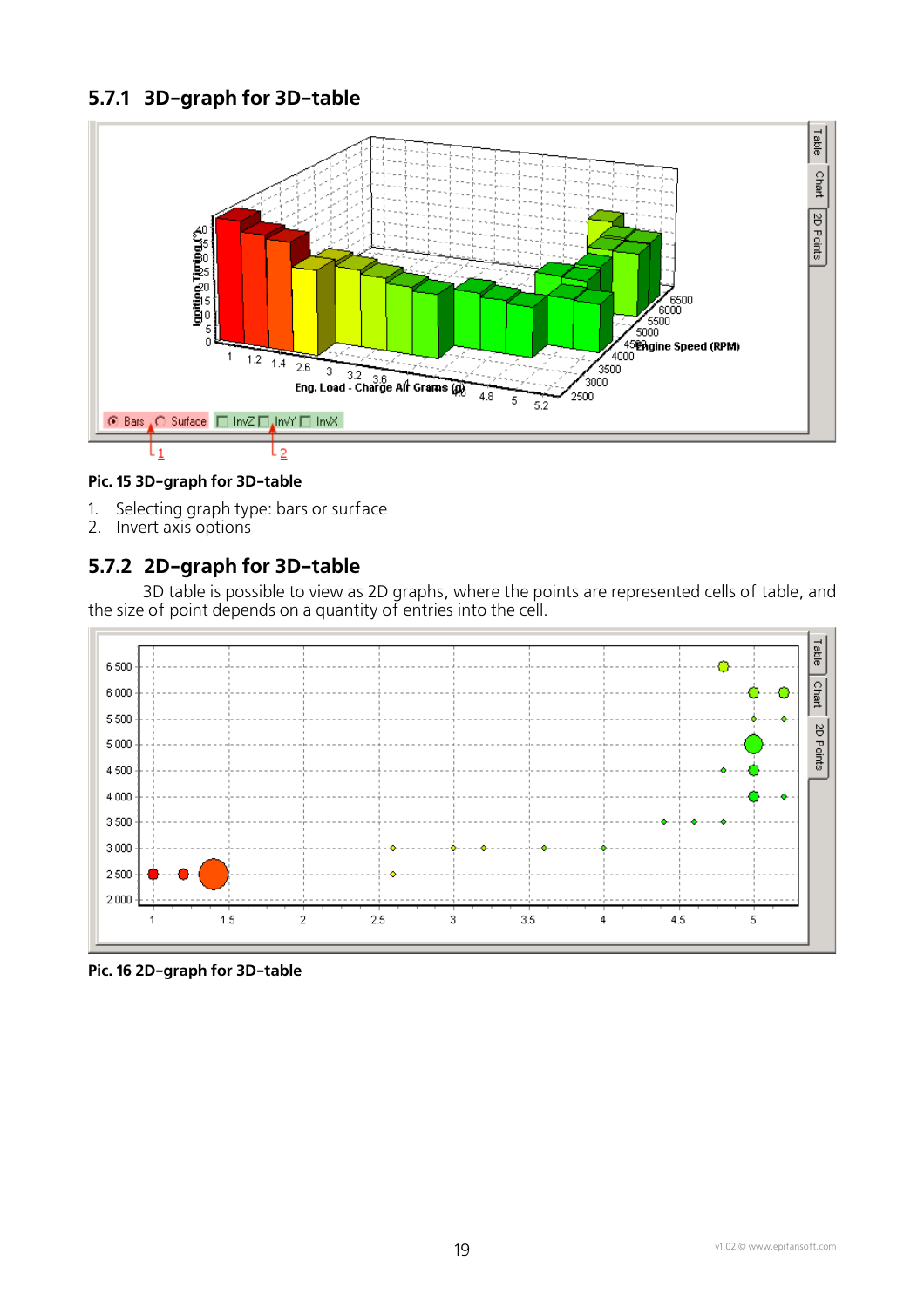## <span id="page-19-0"></span>**5.7.3 2D-table graph**



**Pic. 17 2D-table graph** 

# **5.8 Power and torque calculator (dyno)**



#### **Pic. 18 Power and torque calculator (dyno)**

- 1. Parameters selection for calculation of power and torque. More precise method is based on the use engine speed (with the turned-off option **"Vehicle Speed"**), gears rates and diameter of wheels. Method that basis on speed is less precise, because, usually, vehicle speed sensor in ECU is less precise.
- 2. Setup measurement units for power and torque;<br>3. Setup measurement units for input data of vehic
- Setup measurement units for input data of vehicle and environment;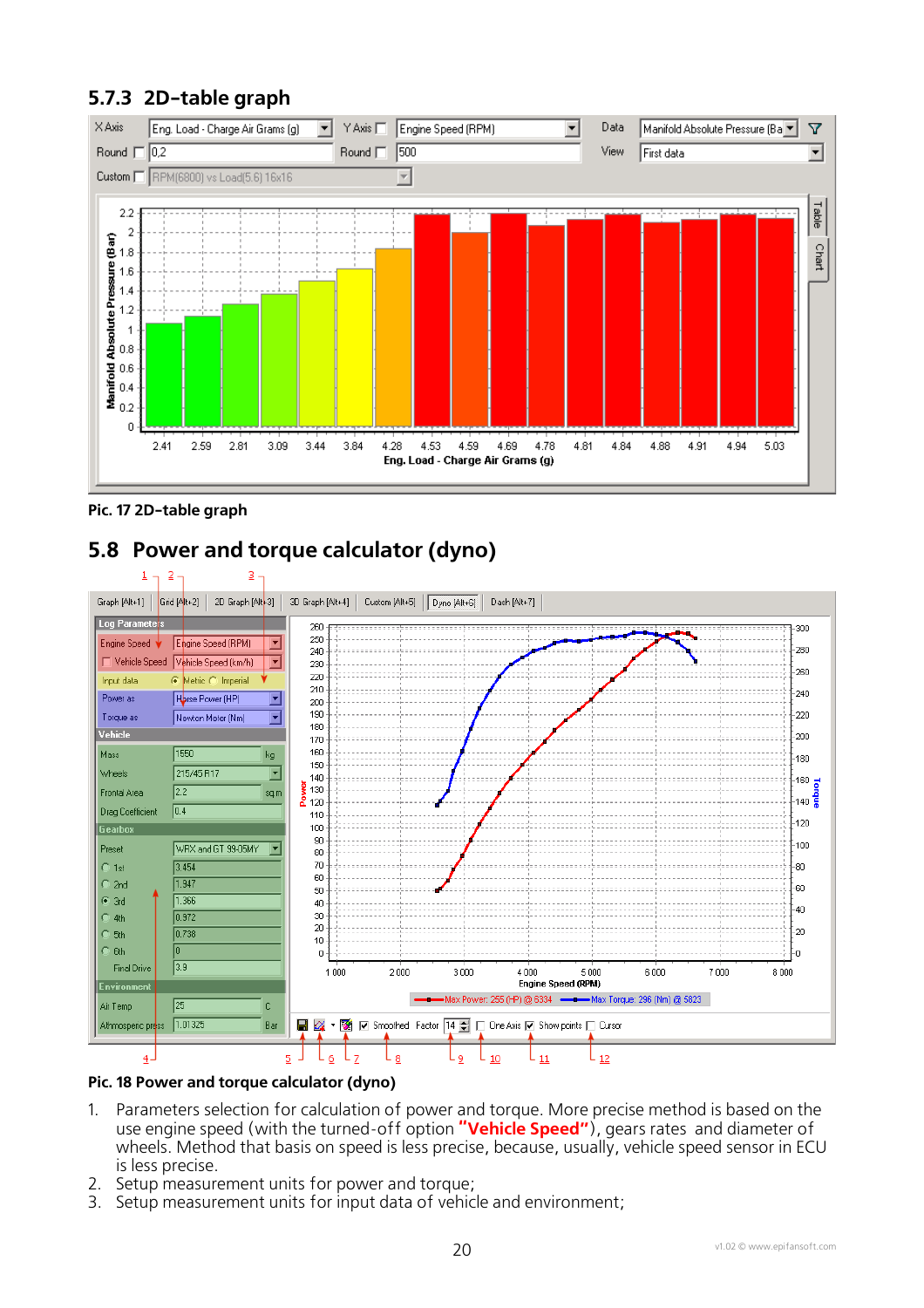- <span id="page-20-0"></span>4. Configuring vehicle and the environment
- 5. Export graph to XML-file or graphics format (JPG, GIF, BMP, PDF, WMF)
- 6. Adding power/torque graph for compare (see [5.8.1\)](#page-20-1)
- 7. Removal of all additional graphs
- 8. Apply smoothing algorithm for graph
- 9. Smoothing factor
- 10. Displays graph with common axis of power and torque
- 11. Switch on/off display points on graph
- 12. Switch on/off cursor to view values of power and torque at any point on graph

#### <span id="page-20-1"></span>**5.8.1 Comparing power and torque graphs**

For the graphs comparison of power and torque with previously saved graphs use a  $\mathbb{Z}$  icon. The comparison of several files is possible.



**Pic. 19 Comparing power and torque graphs**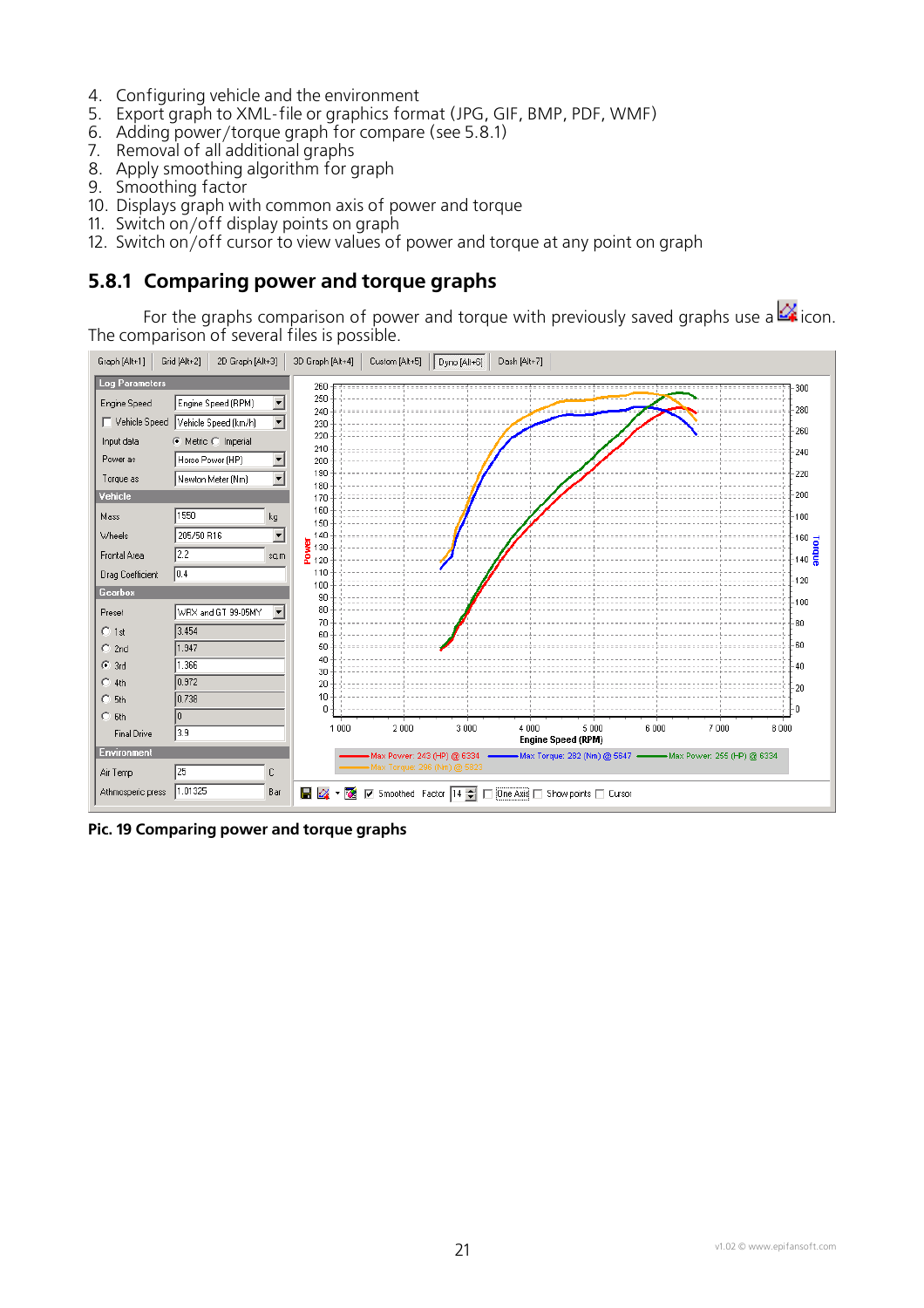## <span id="page-21-0"></span>**5.8.2 Merge power and torque graphs into 2D-graph**



#### **Pic. 20 Merge power and torque graphs into 2D-graph**

- 1. Adding power and torque graphs (adding only possible if the **"Engine Speed"** is selected as Xaxis)
- 2. Power and torque values at selected point
- 3. Parameters values at selected point
- 4. Parameter graph
- 5. Torque graph
- 6. Power graph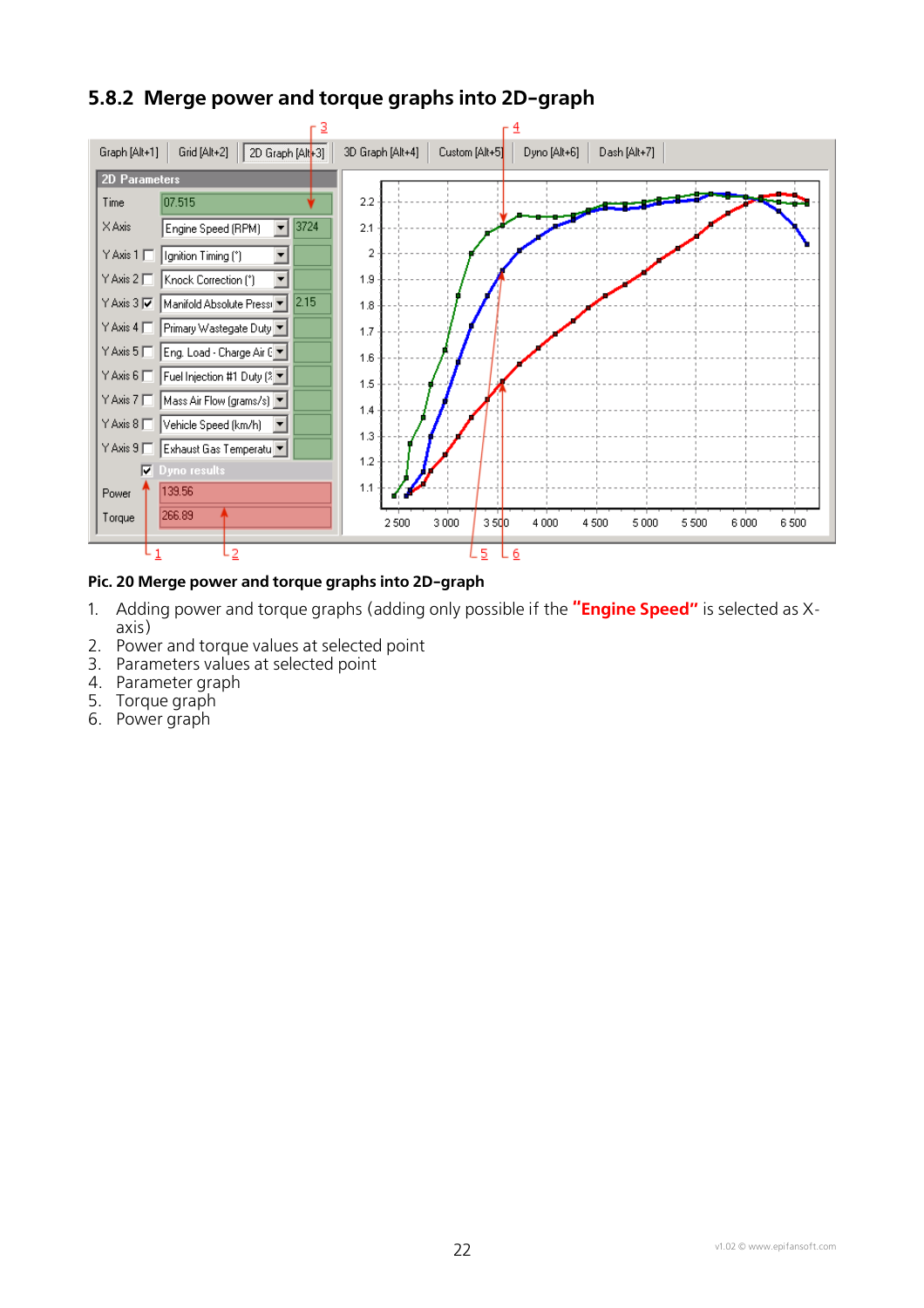

# <span id="page-22-0"></span>**5.9 Log playback and dashboard**

#### **Pic. 21 View log on dashboard**

- 1. Time ruler
- 2. Log cursor position
- 3. Time at cursor
- 4. Beginning of log selected area
- 5. Ending of log selected area
- 6. Selected area playback
- 7. Entire log playback

Dashboard configure instruction see at [4.9.](#page-10-1)

### **5.10 Extras**

#### **5.10.1 Data conversion functions**

The program allows you to assign for any log parameter one of available convert functions. To do this: select necessary parameter in parameters list box and select **"Set convert function"** from context menu. Then, from the list of available functions choose necessary function. Values of parameter will be recalculated by using selected function. For example, to convert **Time** from milliseconds (ms) in usual format **HH:MM:SS.000** you can use **logMSToTime** function. To return the original value of parameter you must select the **"Cancel function"**.